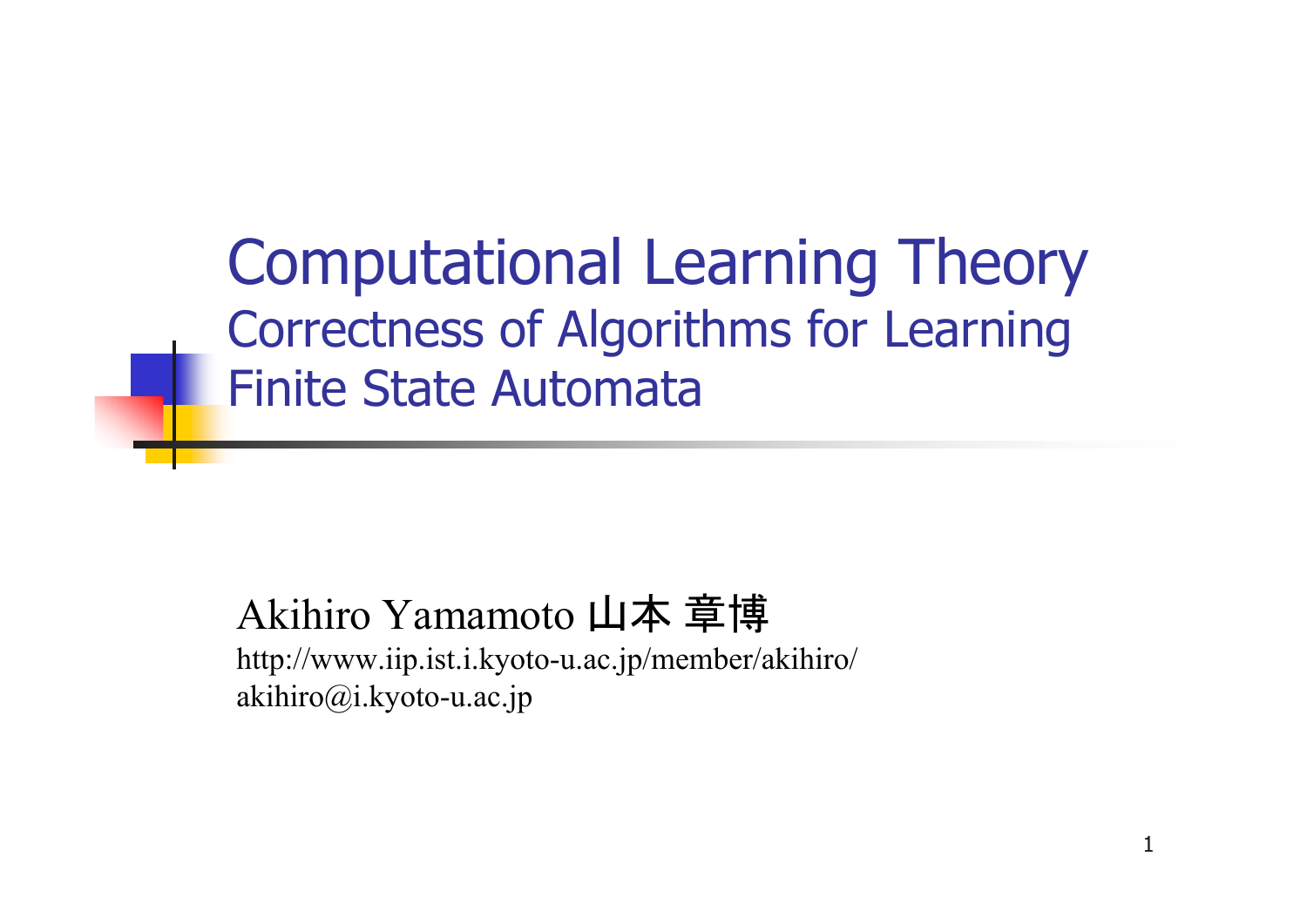# **Note**

- $\overline{\phantom{a}}$ There might be several automata consistent with given *C* and *D*.
- In such automata there is a minimum one in the sense that the number of states in it is minimum.
- **If** Unfortunately it is proved that the problem of finding a minimum automaton consistent with given *C* and *D* is NP-hard.
	- **The activity of a learning algorithm should not be evaluated** (justified) only on the viewpoint of optimization.
	- Even though it were not ensured that the algorithm returns the best solution, the algorithm could work as "learning".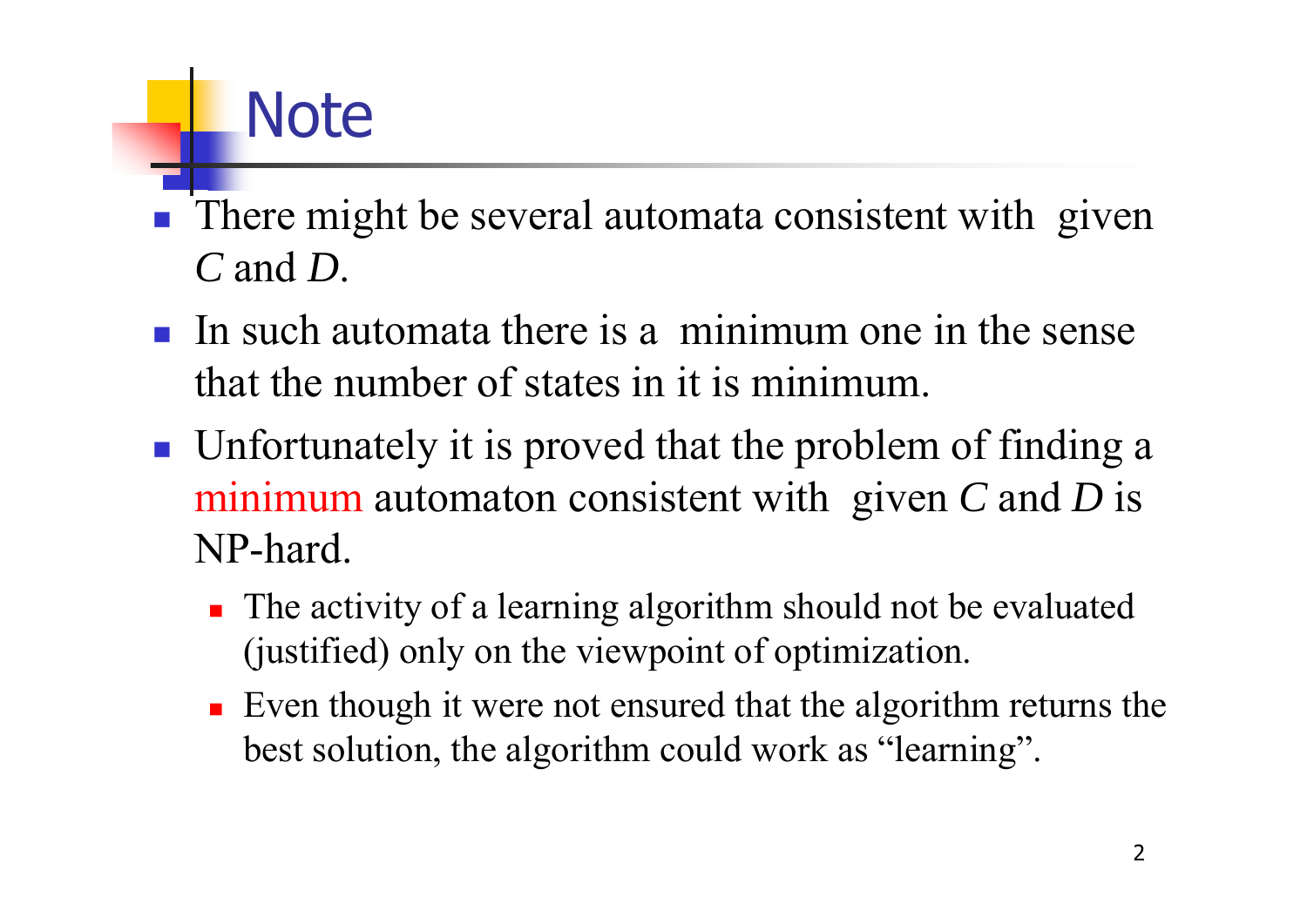### A Simple Generate-and-Test Algorithm

Assume a procedure of enumerating all FA so that the enumeration  $M_0, M_1, M_2, ..., M_i$  ,  $\ldots$  satisfies  $P(M_0) \le P(M_1) \le P(M_2) \le ... \le P(M_i) \le ...$ 

Let the input data  $x_1, x_2, ..., x_N$ Initialize  $M = M_0$  as an automaton consisting of one state let *k =*  0**forever**

let 
$$
k' = k
$$
  
\nfor  $n = 1, 2, ..., N$ ,  
\nif  $(x_n \in C \text{ and } x_n \notin L(M_k, \cdot))$  or  $(x_n \in D \text{ and } x_n \in L(M_{k}, \cdot))$   
\nreplace  $k$  with  $k + 1$   
\nif  $k' = k$   
\nterminate and output  $M_k$ 

3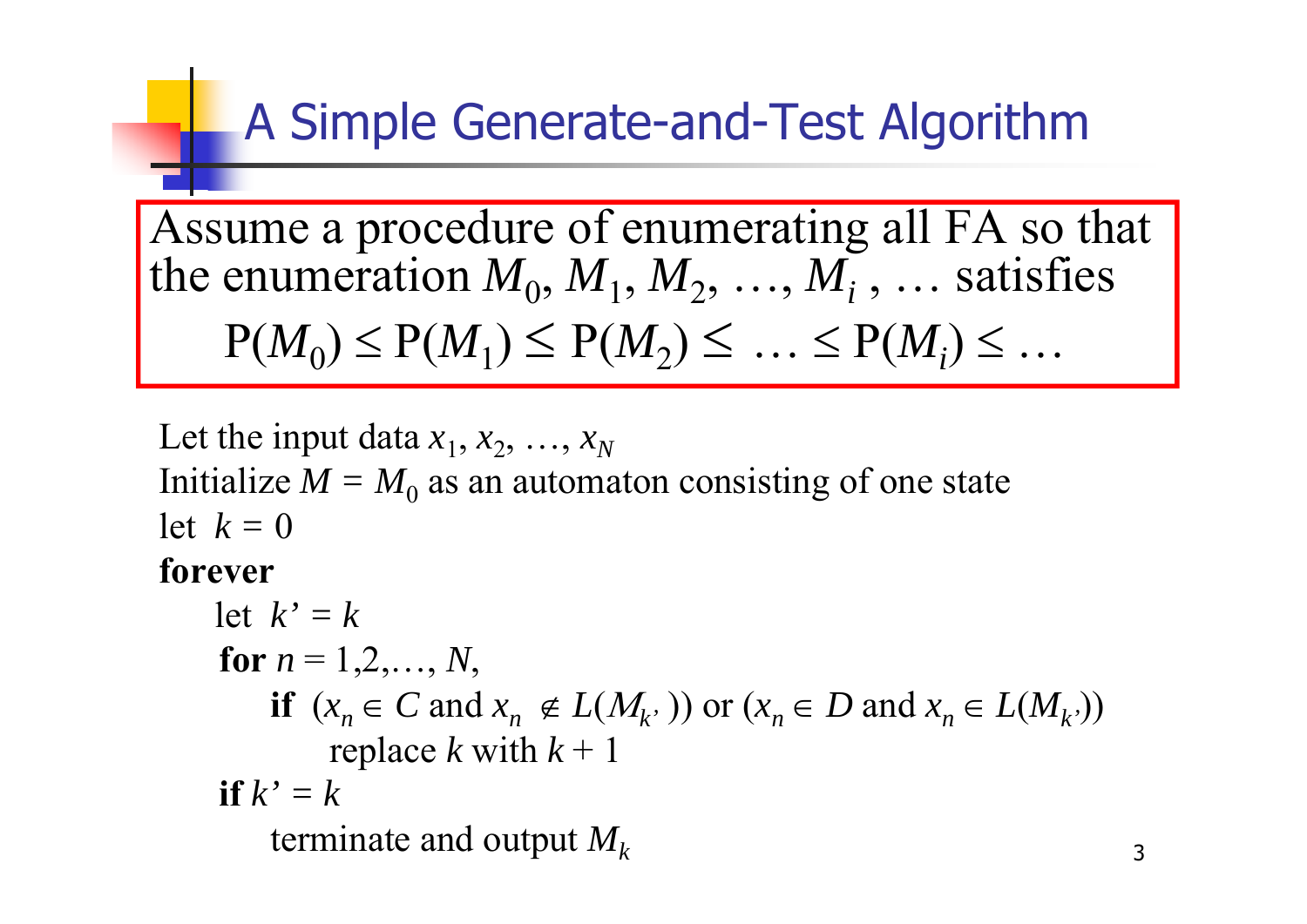

Output:

 $M_1$  $M_1$  *M*<sub>3</sub> *M*<sub>3</sub> … 4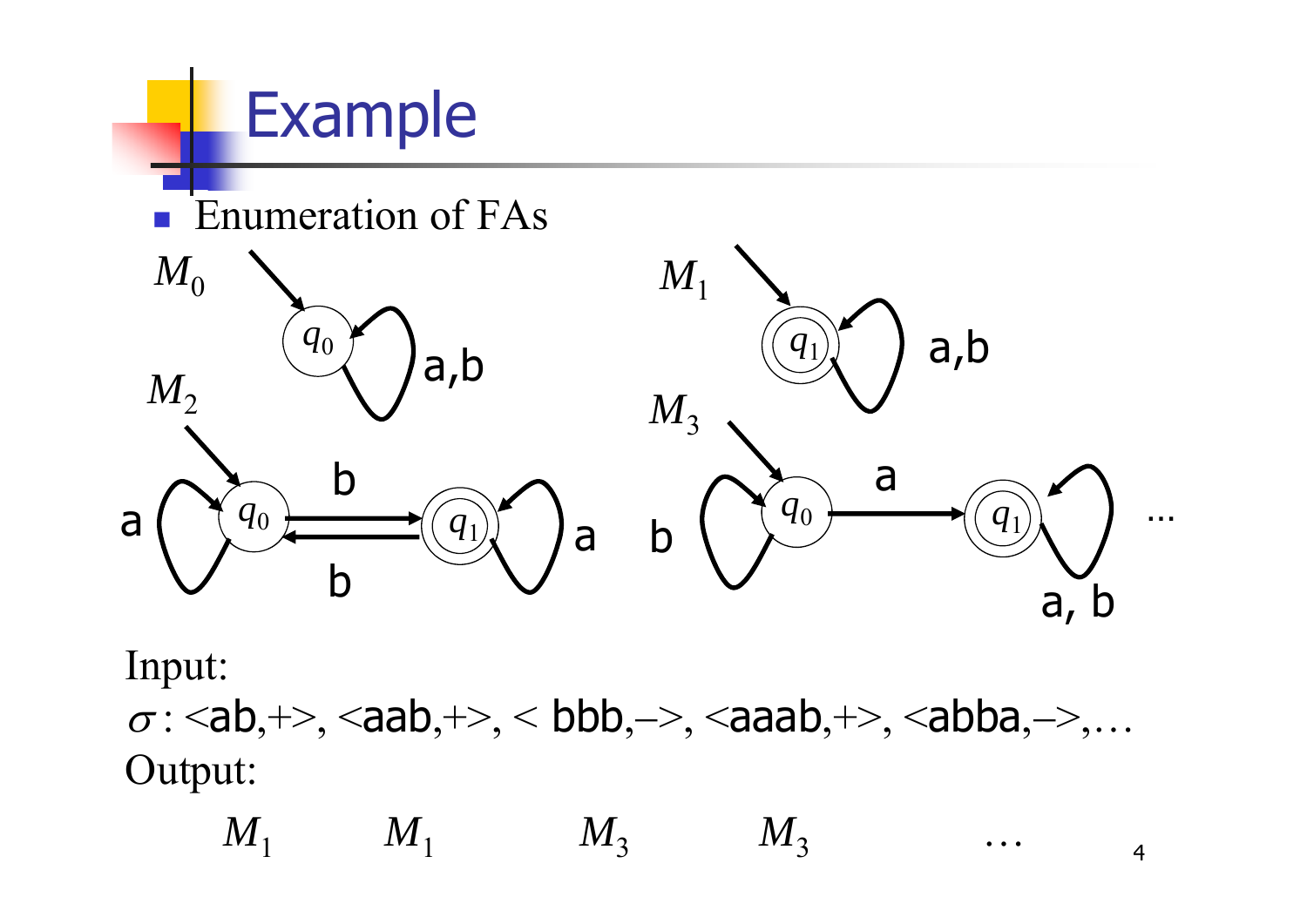## Example(cont.)

#### Input:

 $\sigma$ : …, < bbb,->, <aaab,+>, <abba,->,... … … … … Output:

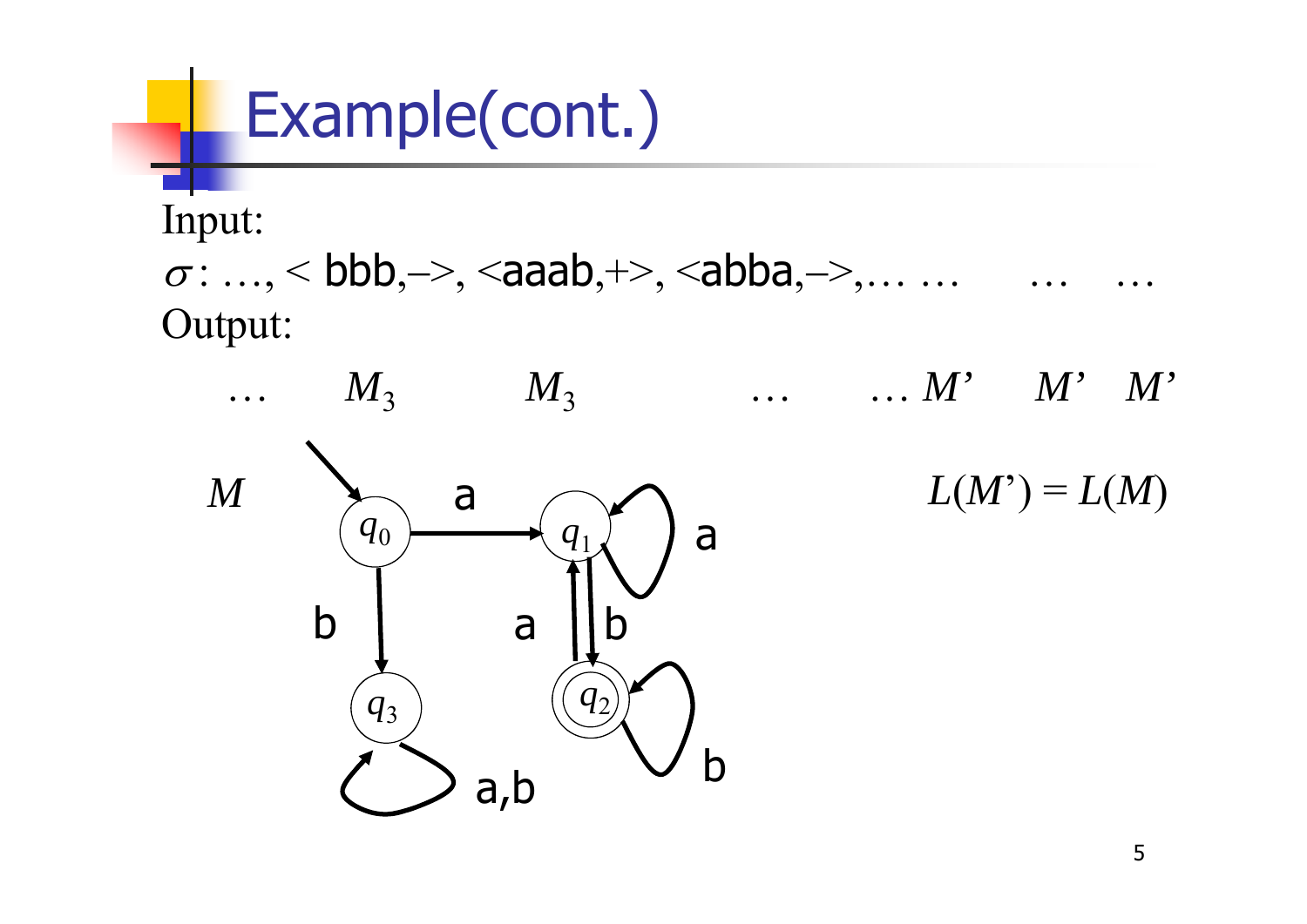### **Note**

For a finite automaton  $M$ , there might be exists another automaton such that  $L(M) = L(M')$ .

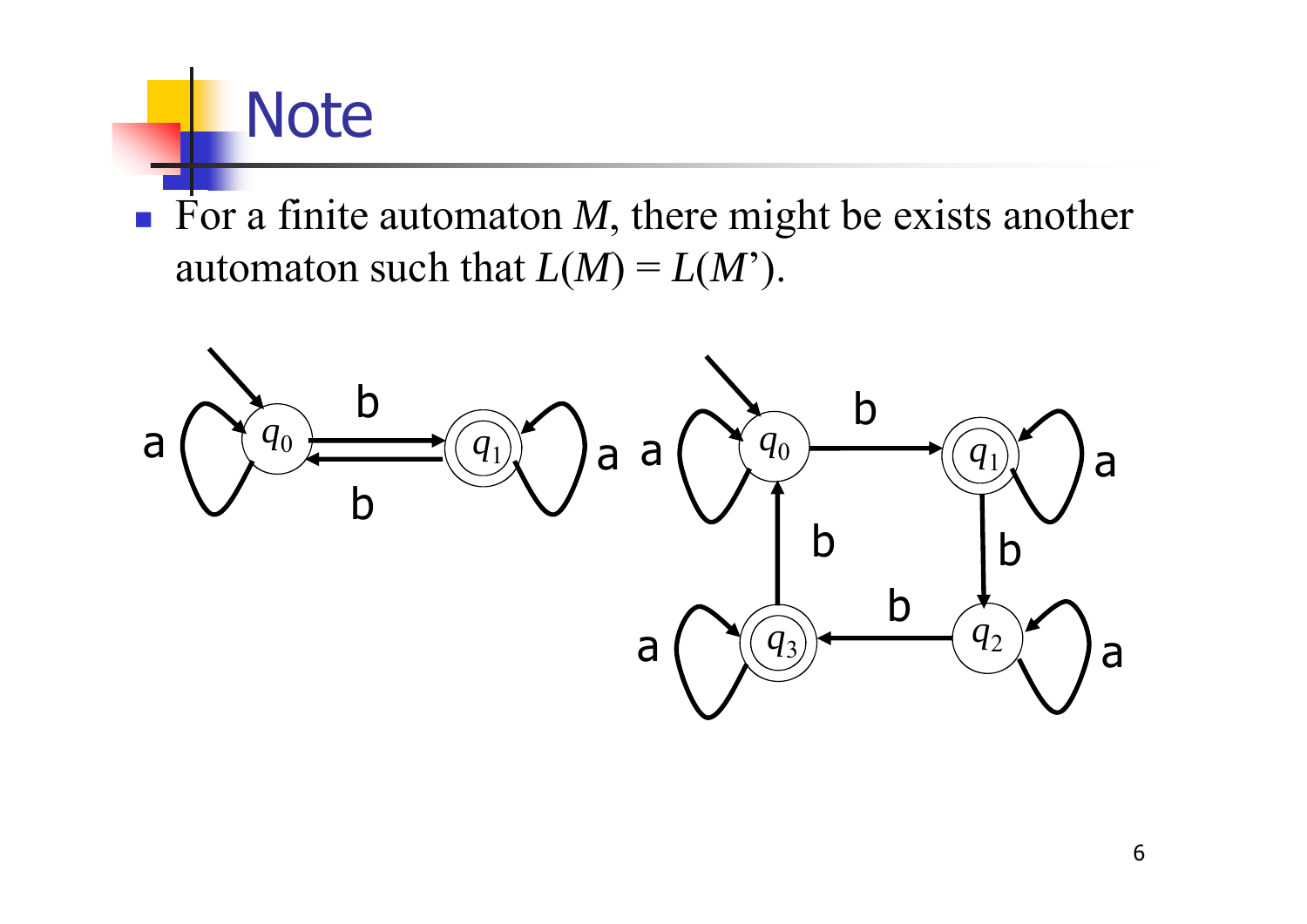Evaluation of Learning Algorithm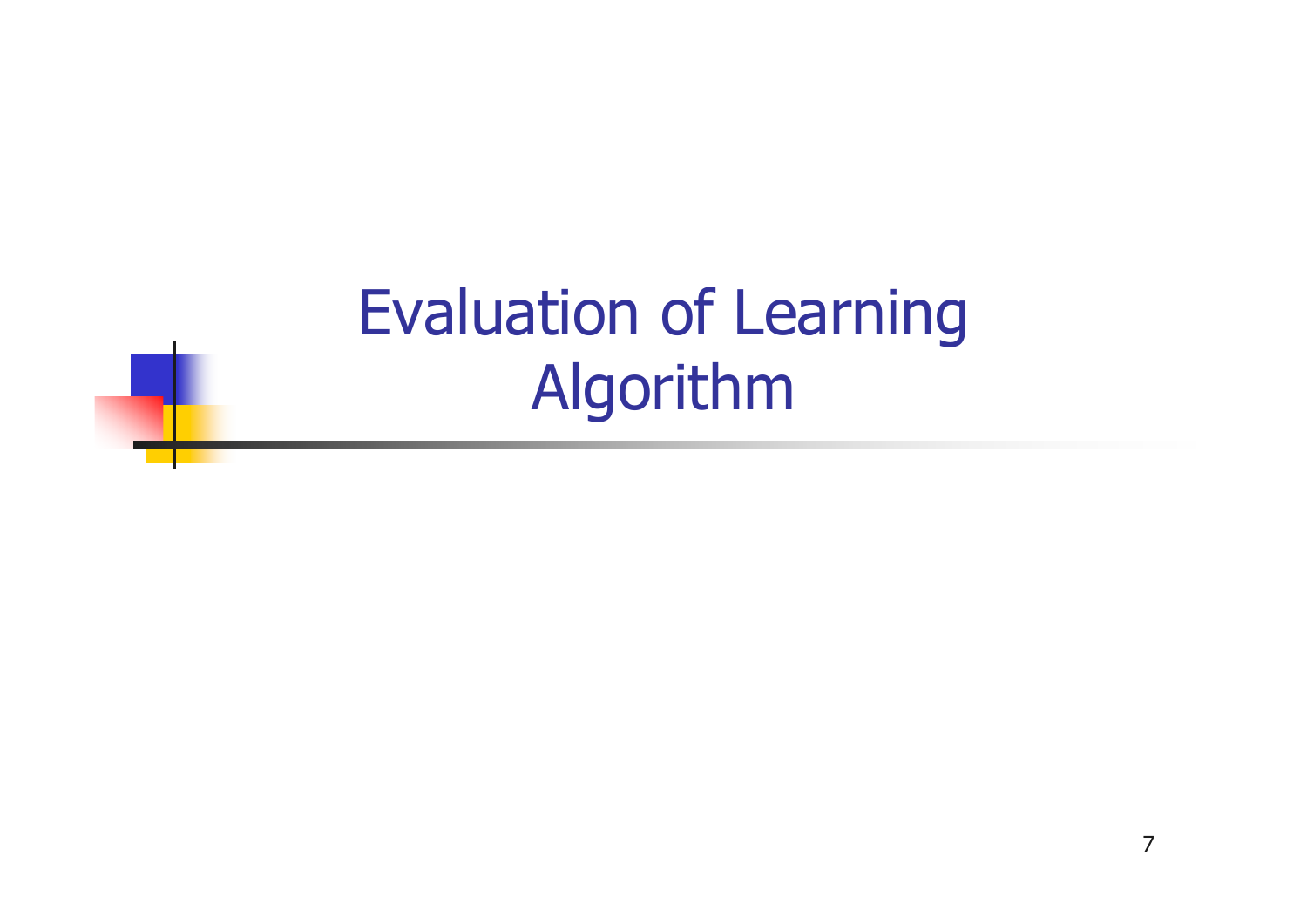### Support Vector Machine

 $\mathcal{L}_{\text{eff}}$ **Input:** a set of numerical data

 $\{(x_1, c_1), (x_2, c_2), ..., (x_m, c_m)\}\; | \; x_i \in \mathbb{R}$ *n* where each  $c_i \in \{+1, -1\}$  is a class signal for  $x_i$ **Output:** find a liner function (hyper-plane)

$$
f(\mathbf{x}) = \sum w_i \mathbf{x}_i \cdot \mathbf{x} + b
$$

which  $sign(f(x_i)) = y_i$  for all *i* and maximize the margin  $\min_{1 \le i \le m} d(f, x_i)$ 

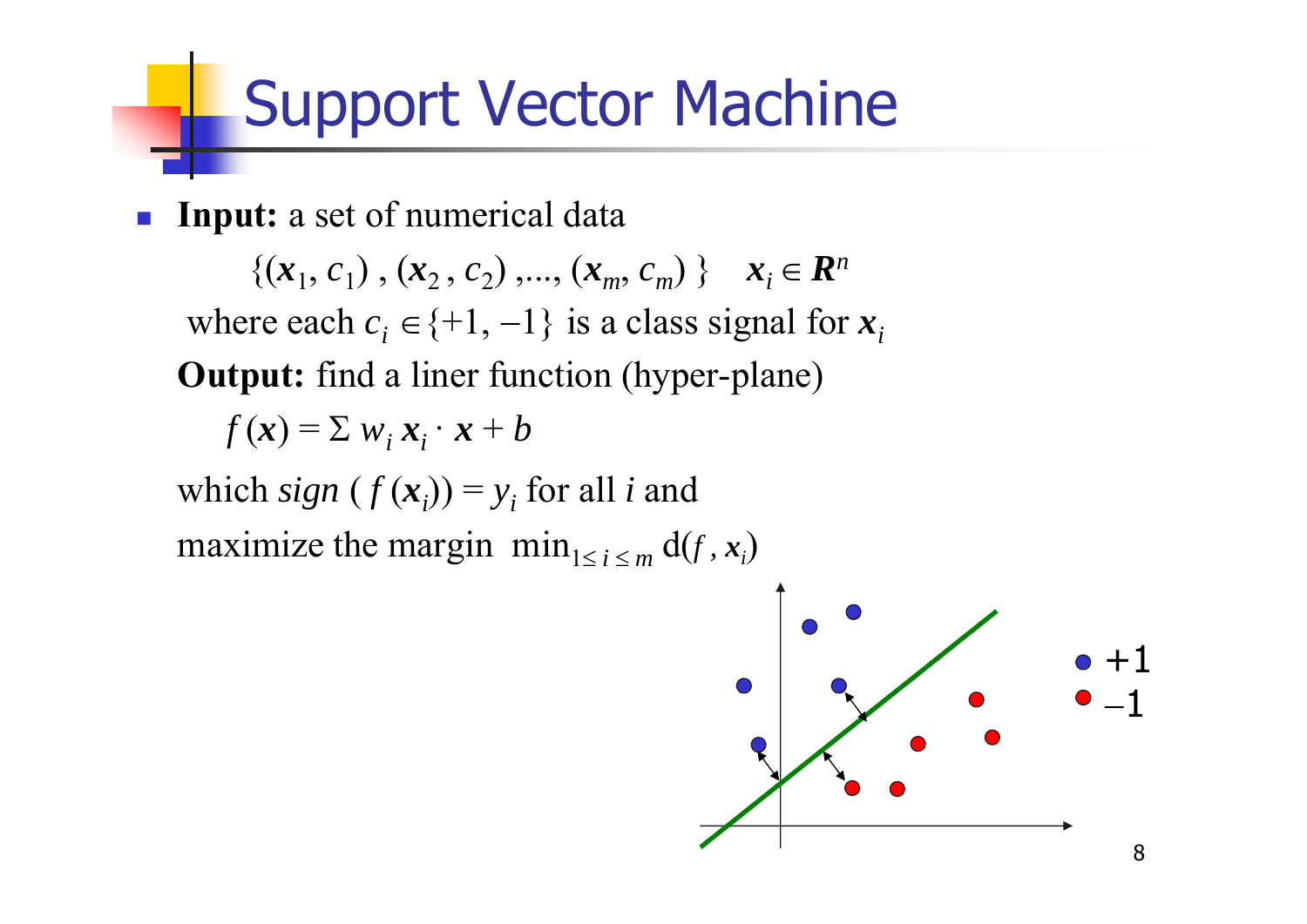# General Learning

 $\mathbb{R}^3$ Recently a machine learning method is recognized as one to find  $\mathop{\rm argmin}_{f \in H} \left( \Sigma_{|{\boldsymbol x}| \in D} \mathop{\rm Loss}(f,{\boldsymbol x}) + \lambda \mathop{\rm P}(f) \right)$ where

> Loss(*f*, *<sup>x</sup>*) is a loss function and  $P(f) =$  is a penalty function.

- **This definition is declarative.**
- **This course we introduce some of the instances of**  $\text{Loss}(f, \mathbf{x})$  and  $\text{P}(f)$ .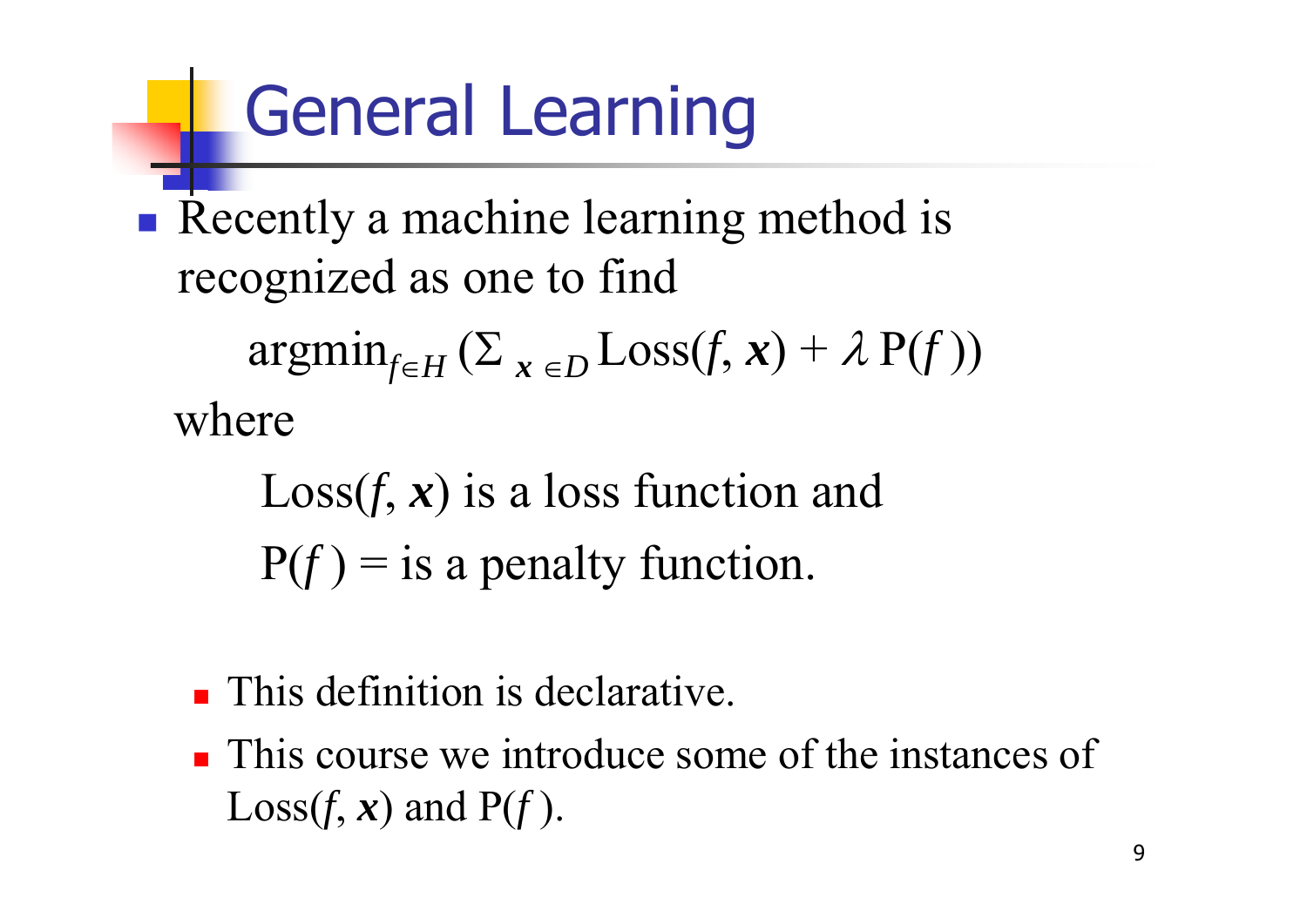### Abstract Classification

- $\overline{\phantom{a}}$  A half-plane *P* which contains *C* (yes) and excludes *D*  (no) is to be learned
- The half-plane *P* is represented as a pair  $(w, c)$  which means the linear inequation  $(w, x) + c > 0$ .
	- $\blacksquare$  Let  $C(p)=\{x \in \mathbb{R}\}$  $n | p(x) \}$  for a predicate *p*. Then the search space (version space) is  $C = \{ C(\lambda x.((w, x) + c > 0)) | w \in \mathbb{R} \}$  $^n$  ,  $\,$   $\in$   $\boldsymbol{R}$ *n* }. The set of parameter s are from  $H = \{ (w, c) | w \in R$  $^n$  ,  $\,$   $\in$   $\boldsymbol{R}$ *n* }.
- The training examples are provided as the sets *C* and *D*.
- A learning algorithm is provided.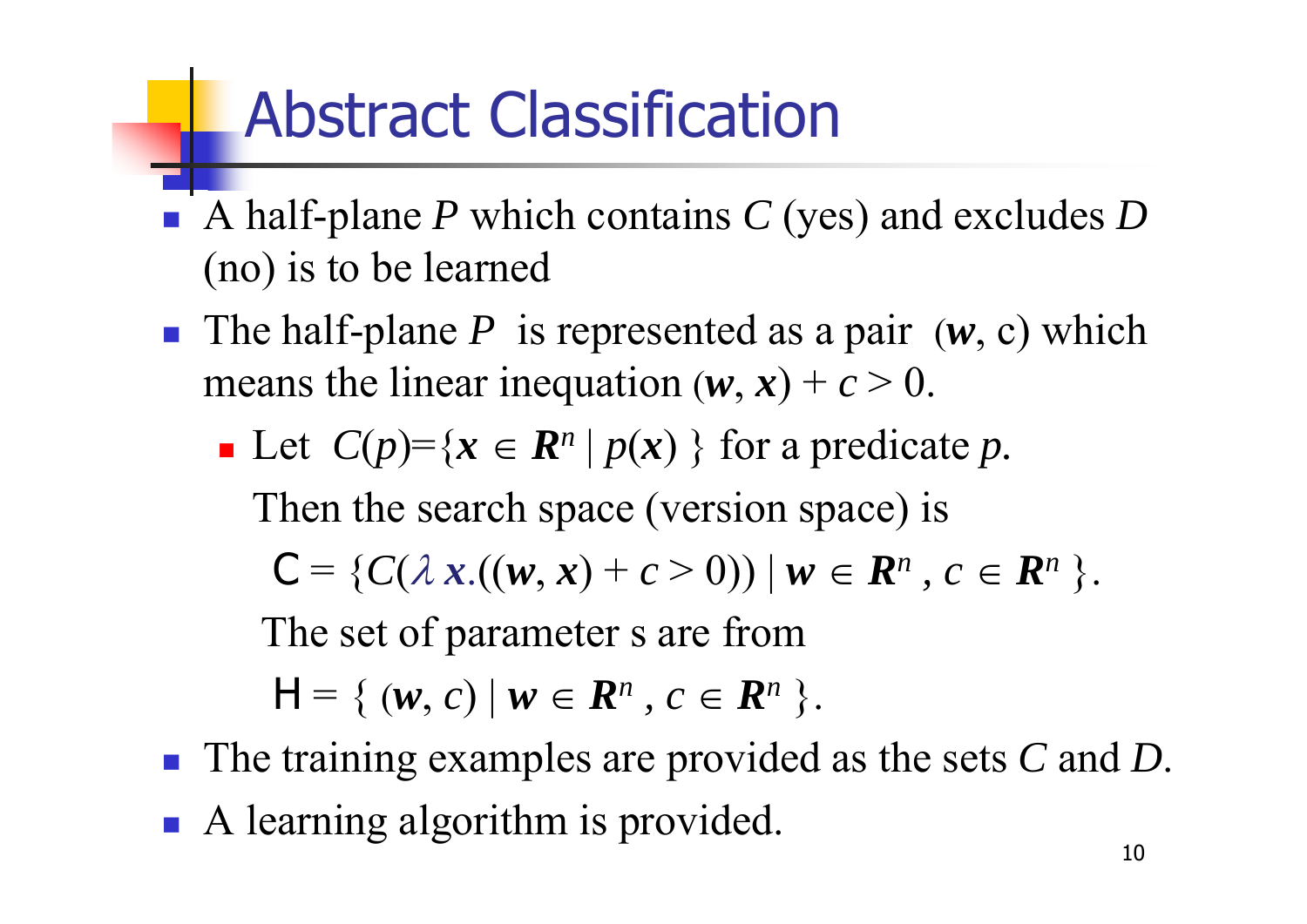# Typical evaluation method

 $\mathcal{L}_{\mathrm{eff}}$  A learning algorithm *A* is evaluated with test data as follows.

Step1. Let *C \** are set of all positive data and *D \** be are all negatives.

Step 2. Select subsets  $C_{\text{training}} \subset C_*$  and  $D_{\text{training}} \subset D_*$  for training.

Step 3. Apply A to the pair  $C_{\text{training}}$  and  $D_{\text{training}}$  and obtain a rule *f*.

Step 4. Select subsets  $C_{test}$  and  $D_{test}$  make a confusion matrix.

Step 5. Calculate some measures from the confusion matrix.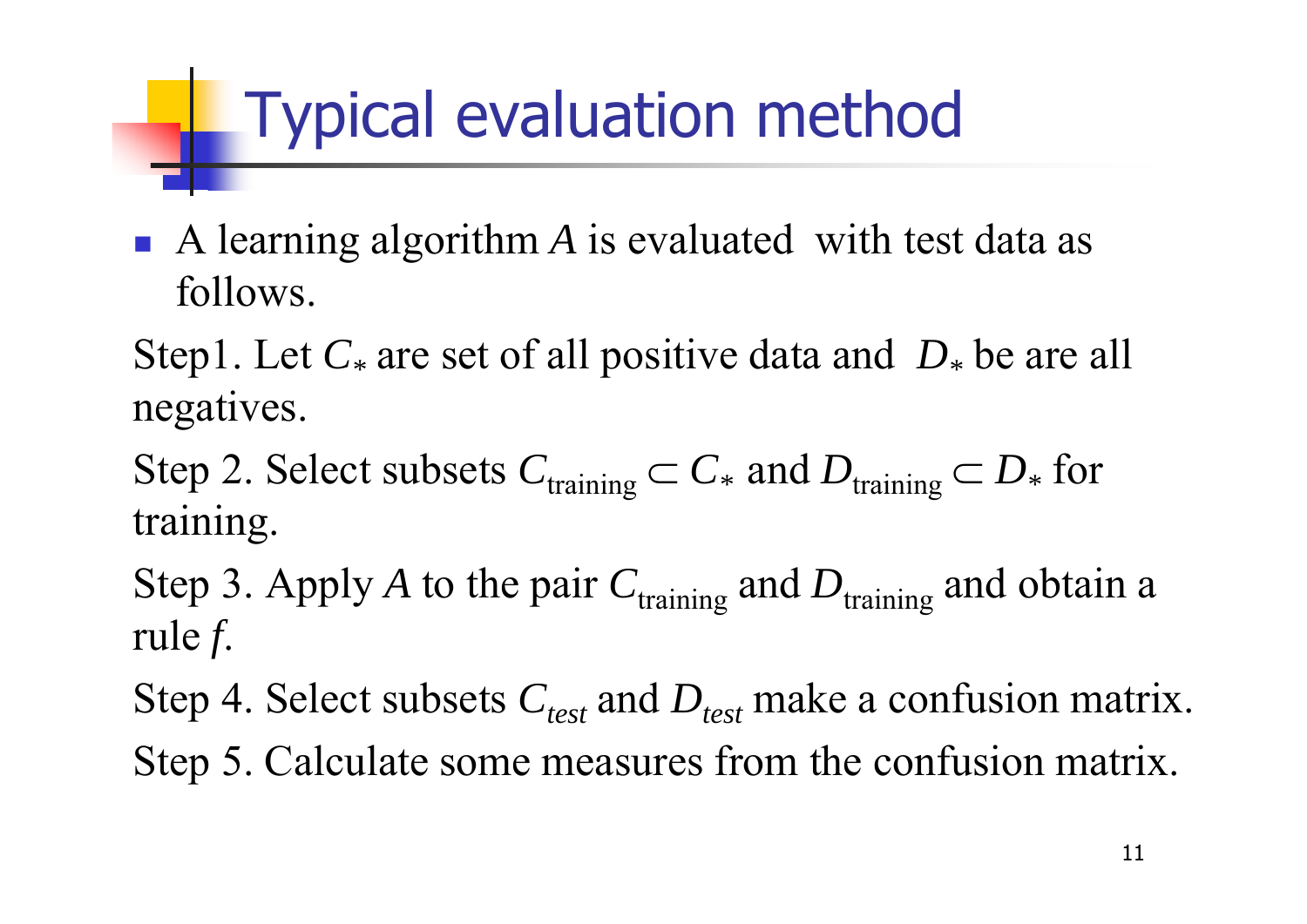# Confusion Matrix

Every data is represented as a pair  $x = \langle w, s \rangle$ 

$$
s = + \text{ if } w \in C \text{ and } s = - \text{ if } w \in D
$$

|                                                                                            | $C_{\text{test}}$ | $U_{\text{test}}$ |
|--------------------------------------------------------------------------------------------|-------------------|-------------------|
| $\{w \in C_{\text{test}} \cup D_{\text{test}}/f(w) = 1\}$   true positive   false positive |                   |                   |
| positive                                                                                   |                   |                   |
| $\{w \in C_{\text{test}} \cup D_{\text{test}}/f(w) = 1\}$   false negative   true negative |                   |                   |
| negative                                                                                   |                   |                   |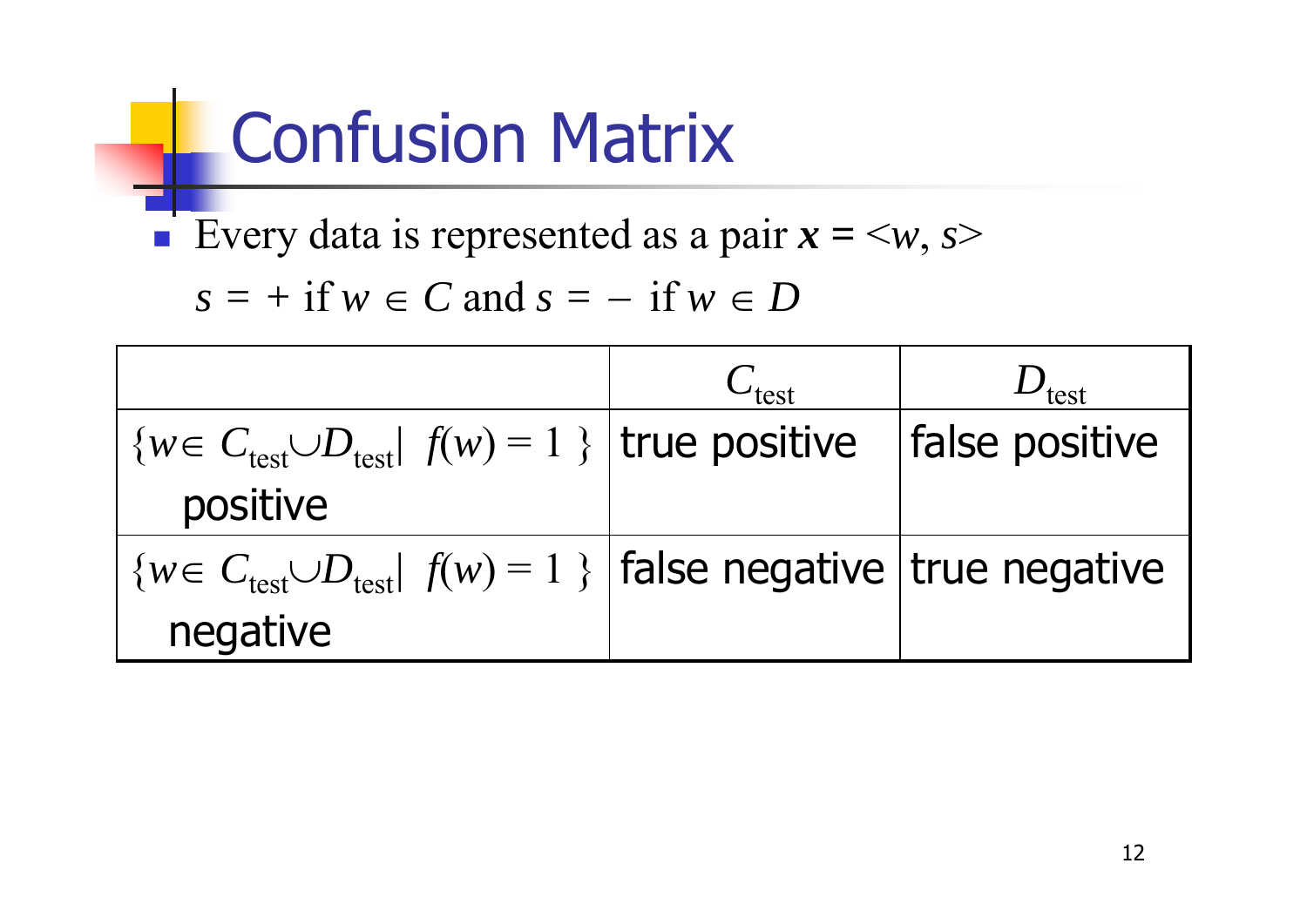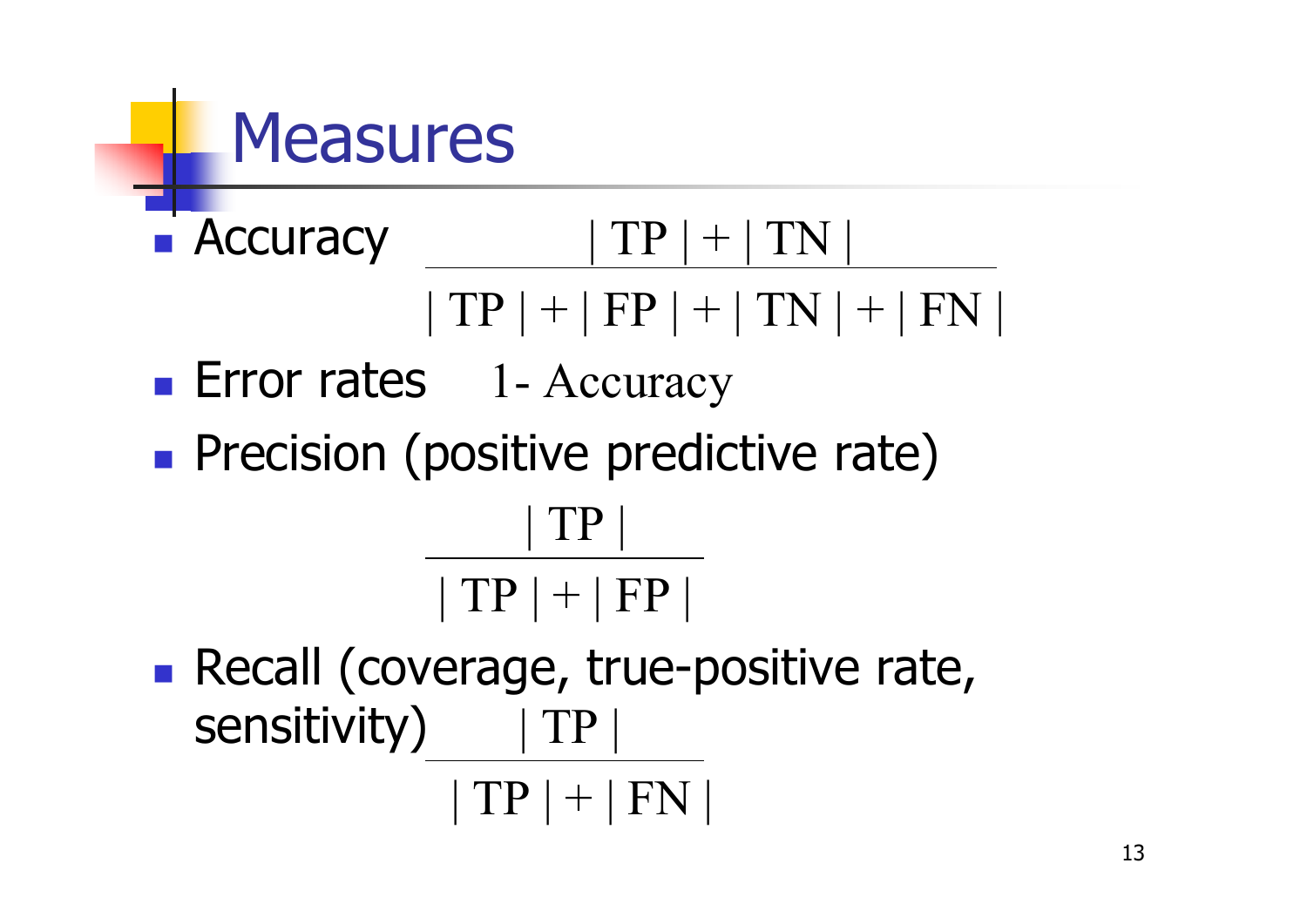### Comparison with an Unknown Function

 $\overline{\phantom{a}}$ **•** Assuming an unknown discriminant function  $f_*$  such that

$$
C_* = \{ \mathbf{x} = \langle w, 1 \rangle \mid f_*(w) = 1 \}
$$
  

$$
D_* = \{ \mathbf{x} = \langle w, 1 \rangle \mid f_*(w) = 0 \}
$$

we evaluate the learning algorithm *A* by comparing its output  $f$  with  $f_\ast$  .

- If every function  $f$  that we treat is represented as a parameter  $p$ , we compare  $p$  for  $f$  and  $p_*$  for  $f_*$  .
	- Every linear inequation  $(w, x) + c > 0$  is represented as a parameter vector ( *w*, *<sup>c</sup>*).
	- **W**e evaluate A with comparing  $(w, c)$  and  $(w_*, c_*)$ .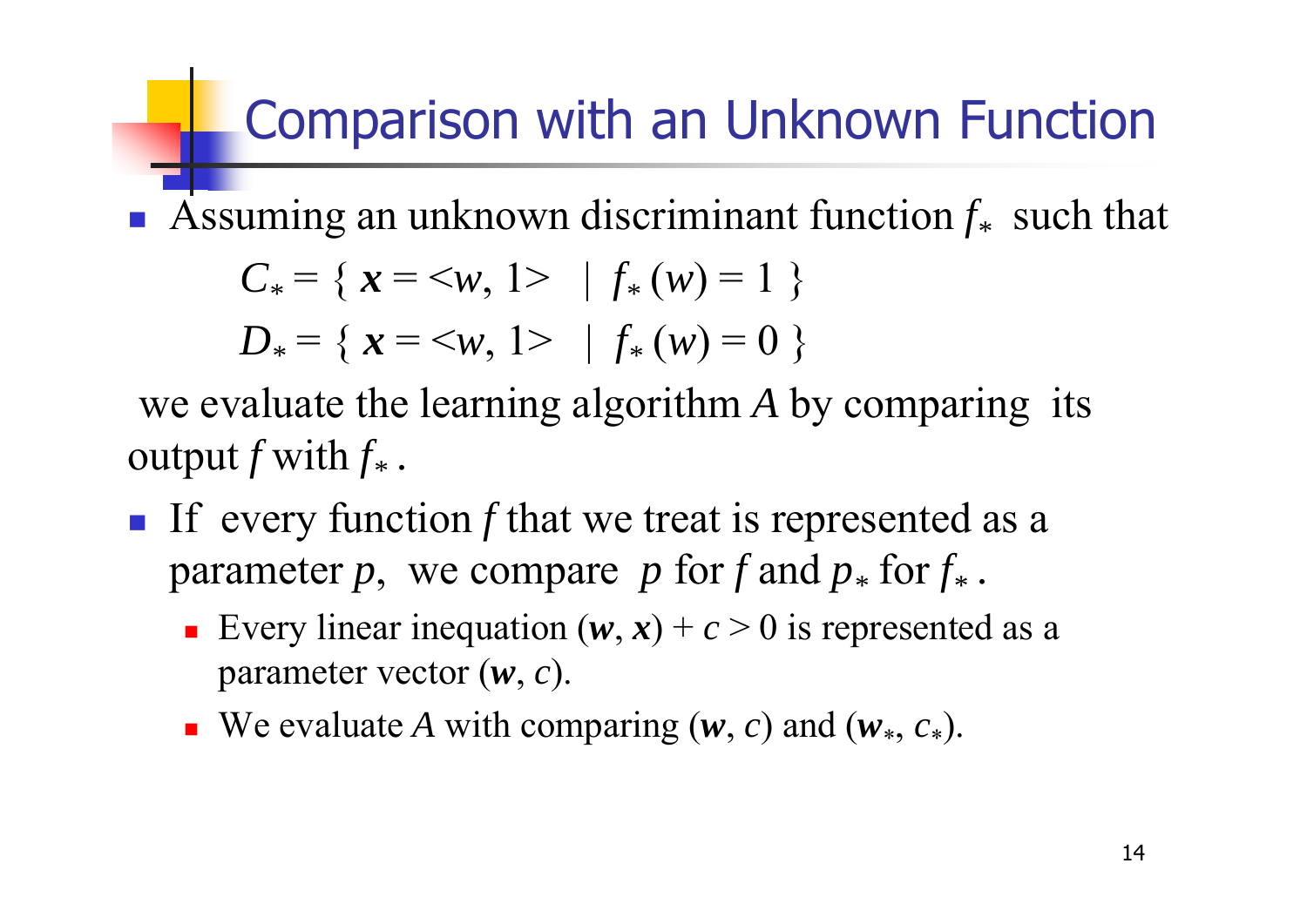### Correctness with Unknown Functions (1)

- T **•** Assuming an unknown discriminant function  $f_*$ , we could say that the learning algorithm *A* is correct if the output *f* of *A* becomes *nearer*  $f_*$  when more data are fed to *A.*
- **Mathematically, consider a infinite sequence of training** data sets  $(C_0, D_0), (C_1, D_1), (C_2, D_2), \dots$  such that  $C_0 \subset C_1 \subset C_2 \subset \ldots \subset C_*$  and  $D_0 \subset D_1 \subset D_2 \subset ... \subset D_*$ . Let  $f_i$  be the output of  $A$  for  $C_i$  and  $D_i$ .

Then the algorithm A is correct if  $||f_i - f_*|| \to 0$  for any of such sequences.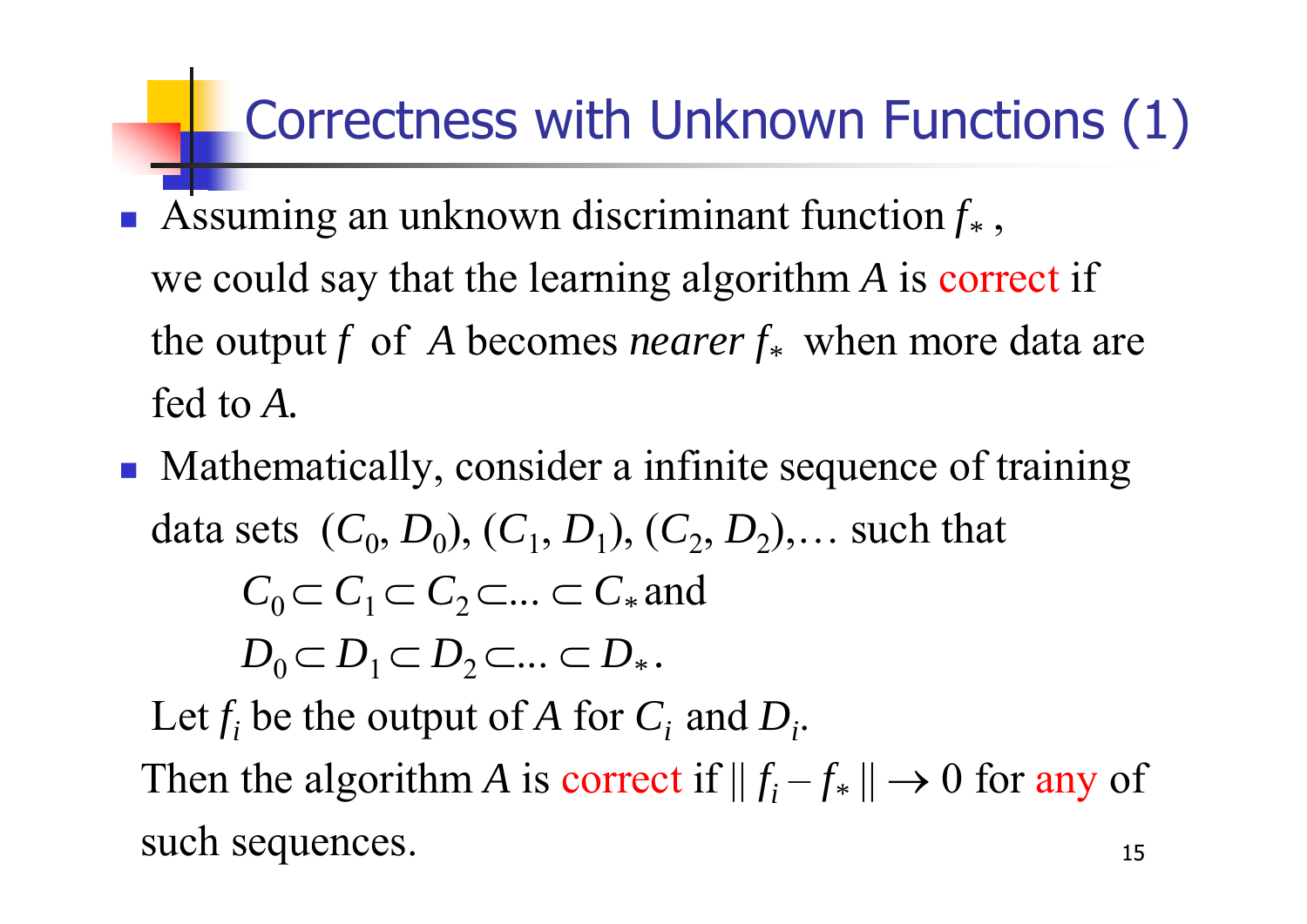### Correctness with Unknown Functions (2)

- T A similar definition of correctness could be defined: If the learning algorithm *A* is correct if A outputs  $f_*$  whenever an enough amount of training data are fed to *A.*
- **Mathematically, consider a infinite sequence of training** data sets  $(C_1, D_1), (C_2, D_2), (C_3, D_3), \ldots$  such that  $C_1 \subset C_2 \subset C_3 \subset \ldots \subset C_*$  and  $D_1 \subset D_2 \subset D_3 \subset ... \subset D_*$ . Let  $f_i$  be the output of  $A$  for  $C_i$  and  $D_i$ . Then the algorithm A is correct if for each of such sequences, there exists an N such that  $|| f_i - f_* ||$  $= 0$  for all  $n \geq N$ .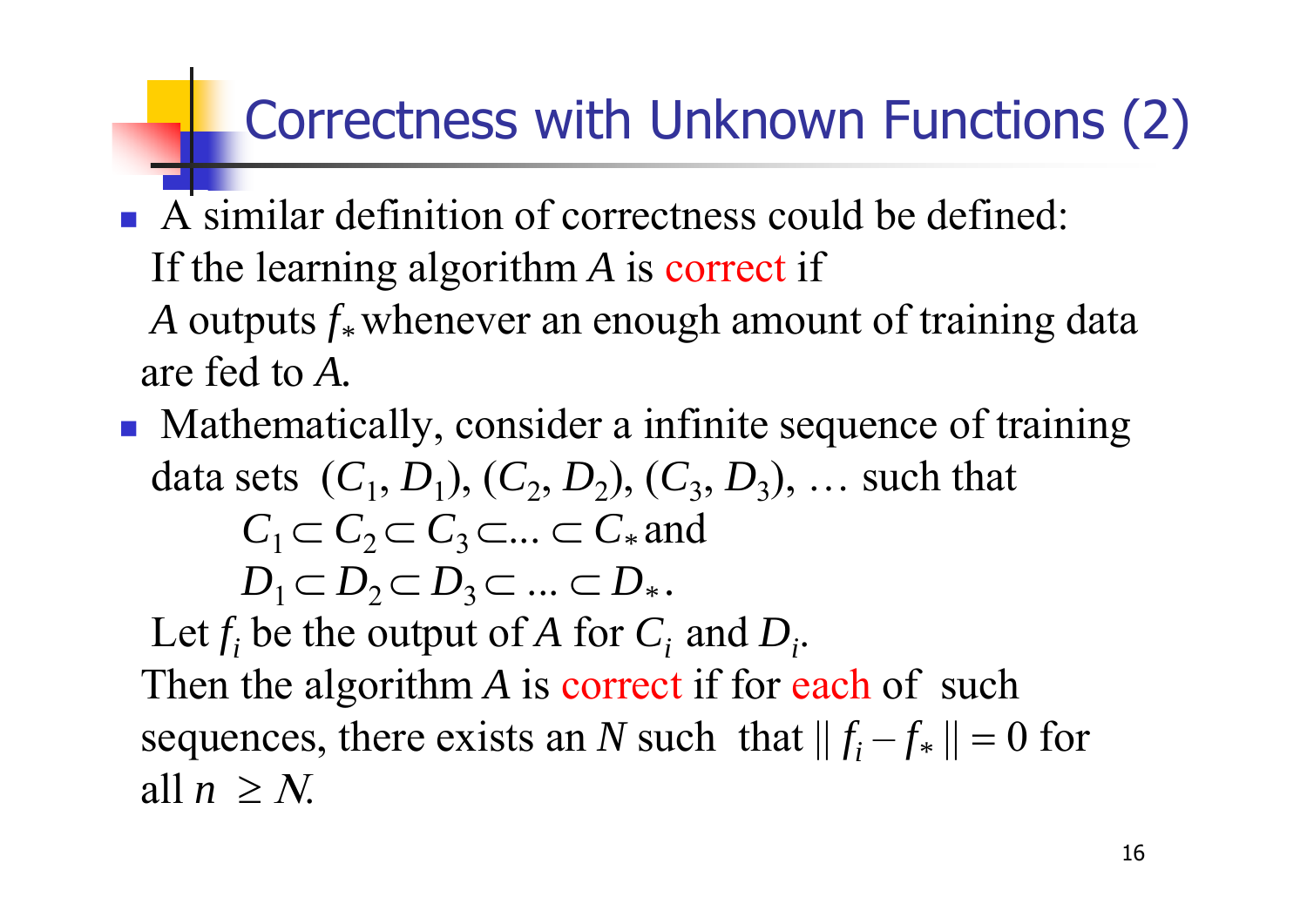### Estimation and Learning

- $\overline{\phantom{a}}$  Estimation in statistics means to infer the value of parameters from examples.
- **We assume an unknown value of**  $\theta$ **.**
- **The parameter**  $\theta$  **affects the distribution of**  $D(\theta)$ **, and** only finite number of data are coming from the set.
- **We expect that, more data from**  $D(\theta)$ **, better conjecture** *^* could be obtained.
- The conjecture  $\theta^{\wedge}$  is (statistically) consistent if  $\lim_{n\to\infty}$   $E(\theta^{\wedge}) = \theta$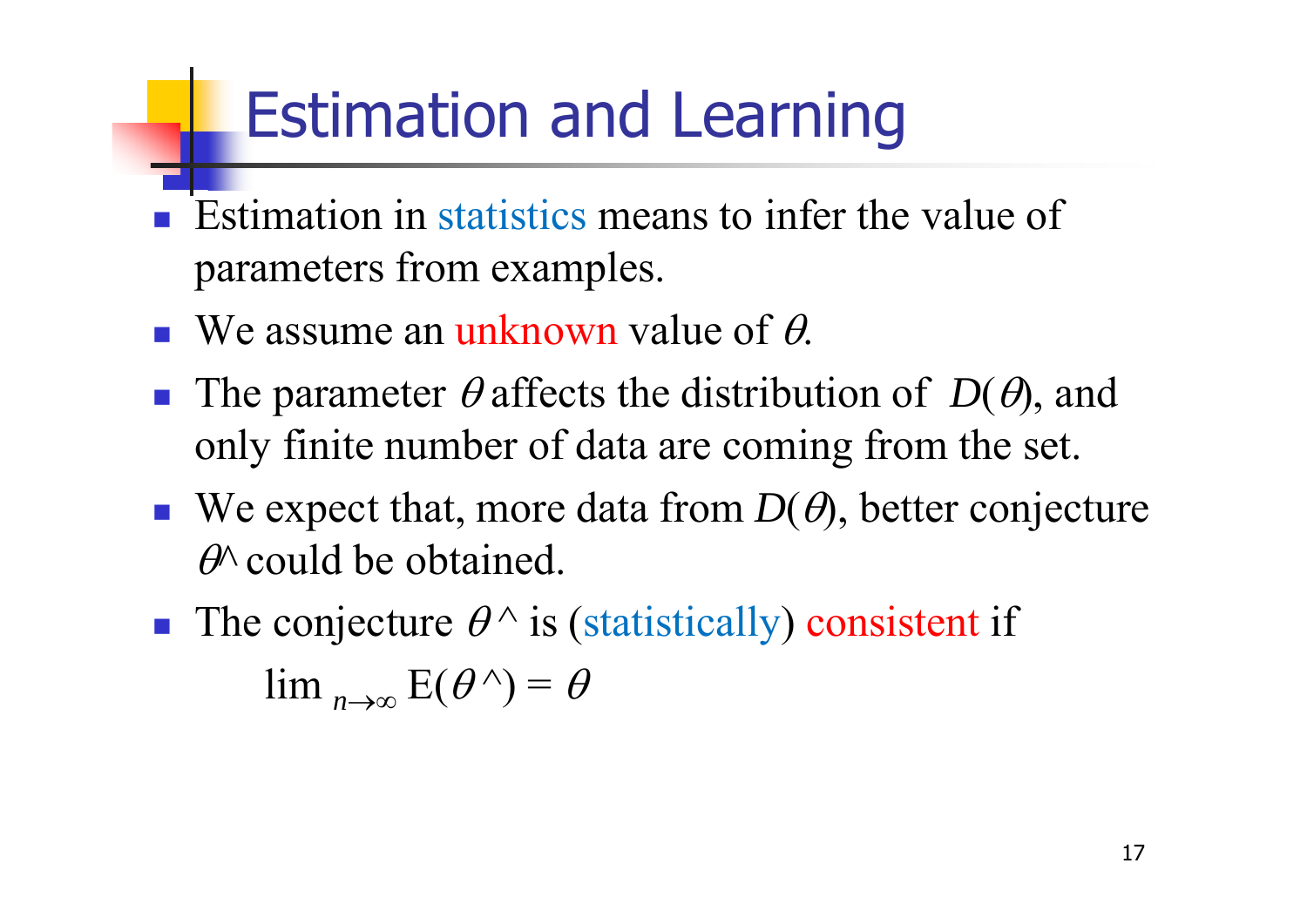### Correctness of Learning Automata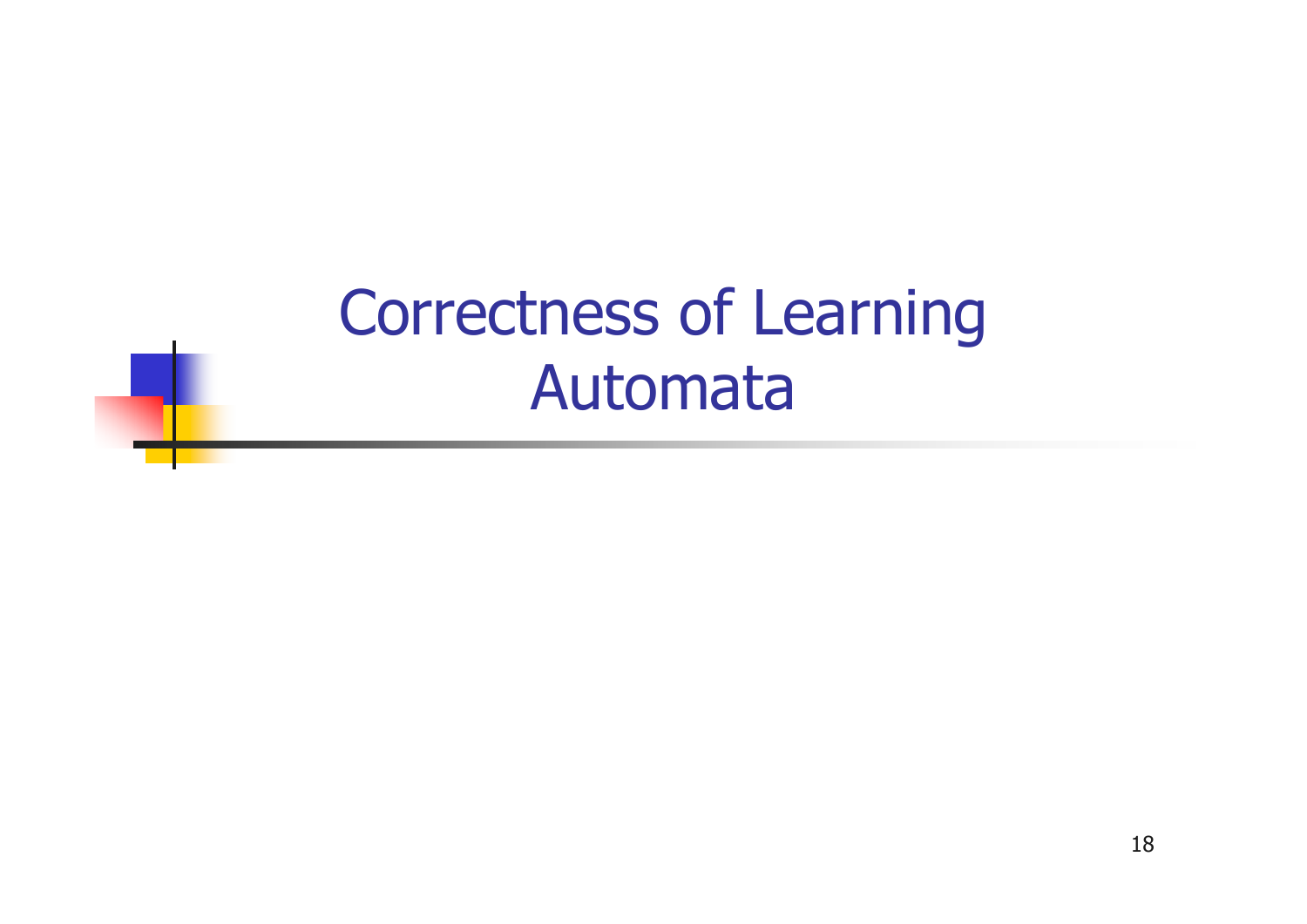### Examples on  $L(M)$

 We assume that, for an unknown automaton *M \*, C\** is a finite set of positive examples on *L*(*M\**) and *D\** is a finite set of negative examples on *L*(*M\**).

*L*(*M*) : a language accepted by a finite state automaton *M*

- T a positive example on *L*(*M*) :  $\langle x, +\rangle$  for  $x \in L(M)$
- a negative example on *L*(*M*) :  $\langle x, -\rangle$  for  $x \in L(M)$

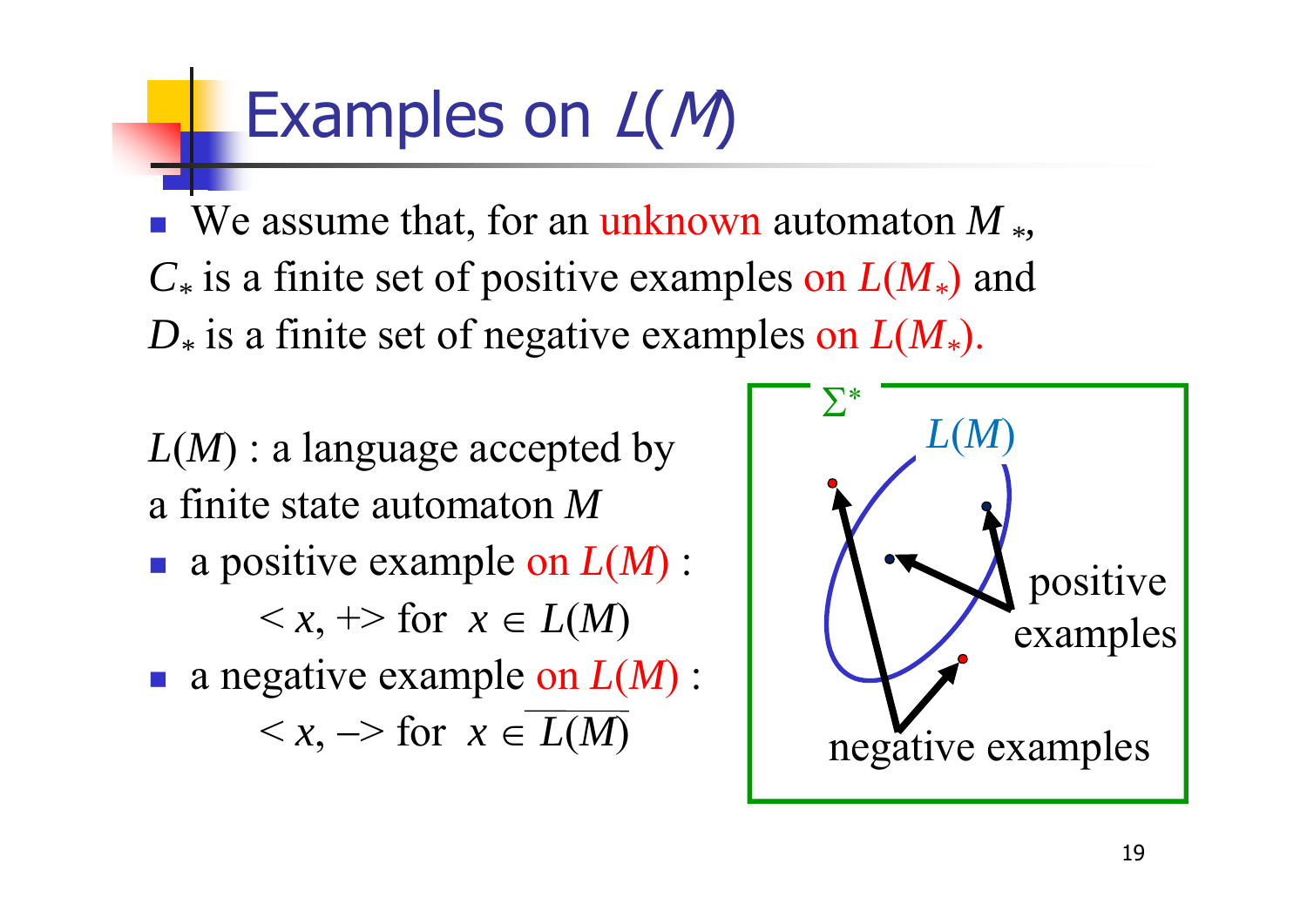# **Question**

- If we give more and more (negative and positive) examples on  $L(M_*)$  to an learning algorithm, does it eventually conjecture the unknown  $\overline{M}_{*}$ ?
- We have to give mathematical definitions of
	- **giving more and more examples, and** 
		- or giving examples many enough
	- conjecturing *M* eventually.



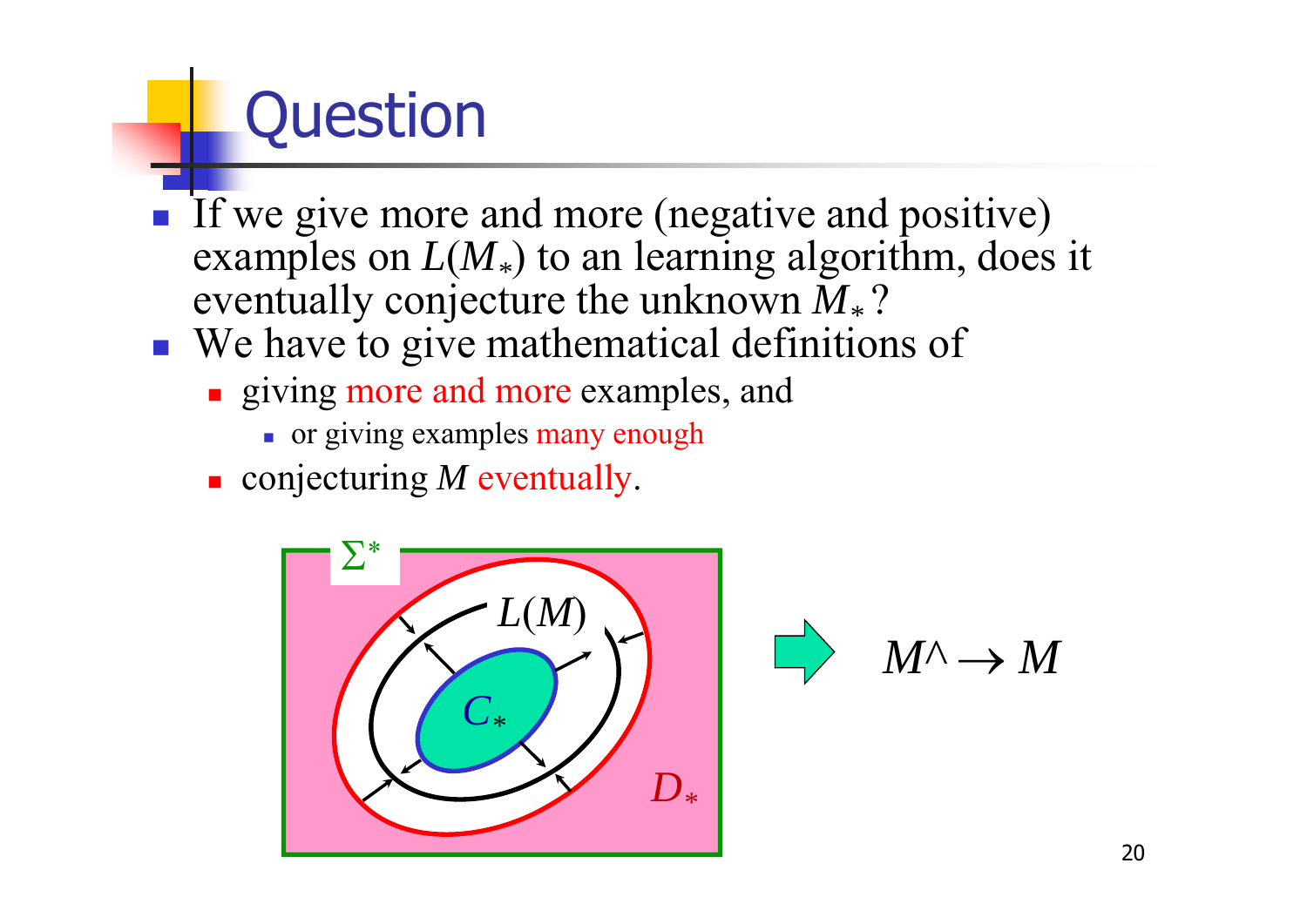### Assumption

- $\overline{\phantom{a}}$  Without loss of generality, we may assume that learning algorithm takes examples in  $C_*$  and  $D_*$  one by one.
- Ħ In the situation that both  $C_i$  and  $D_i$  grow, we assume that an infinite sequence  $\sigma$  of strings marked with either + or  $-$ , and some truncation of  $\sigma$  corresponds to  $C_i$  and  $D_i$ .

#### Example

 $\sigma$ : <ab,+>, <aab,+>, <br/> <br/> <br/> <br/> <br/> <br/> <br/> <br/>should analy->, cabba,->, cabba,->, cabba,  $C_i$  = {ab, aab, aaab},  $D_i = \{\mathsf{bbb}, \mathsf{abba}\}.$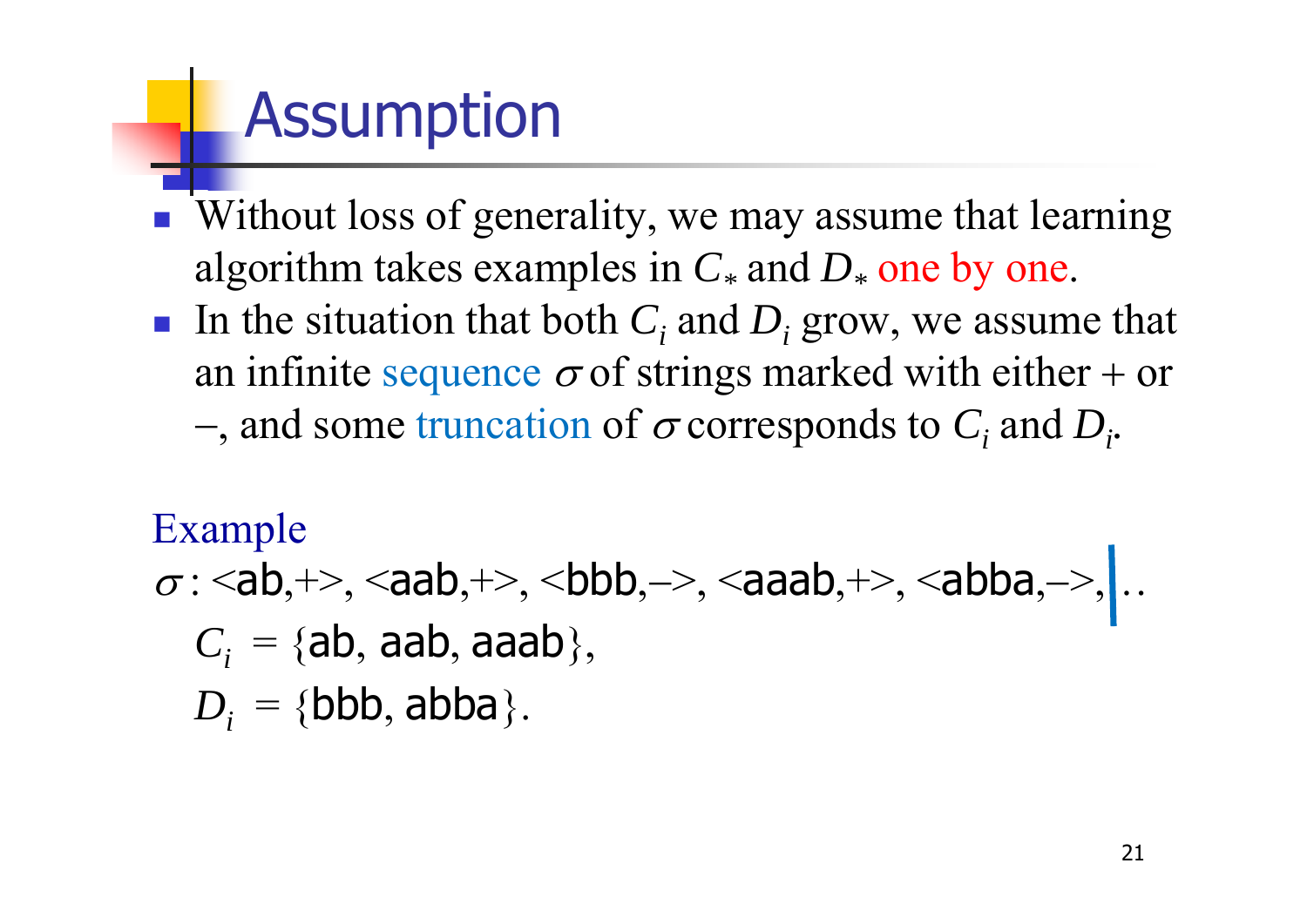### **Presentations**

Definition A presentation of *L*(*M*) is a infinite sequence

$$
\sigma: \langle s_0, p_0 \rangle, \langle s_1, p_1 \rangle, \langle s_2, p_2 \rangle, \dots
$$
  
where  $s_i \in \Sigma^*$  and  $p_i = +$  or – .

- $\bullet \leq s, \Rightarrow$  is a positive example
- $\bullet \leq s, \Rightarrow$  is a negative example

 $\mathcal{C}$  $\sigma[n] = \langle s_0, p_0 \rangle, \langle s_1, p_1 \rangle, \langle s_2, p_2 \rangle, \dots, \langle s_{n-1}, p_{n-1} \rangle$ 

Definition A presentation  $\sigma$  is complete if

any  $x \in L(M)$  appears in  $\sigma$  as a positive example  $\langle x, + \rangle$ at least once and

any  $x \in L(M)$  appears in  $\sigma$  as a negative example  $\langle x, -\rangle$ at least once.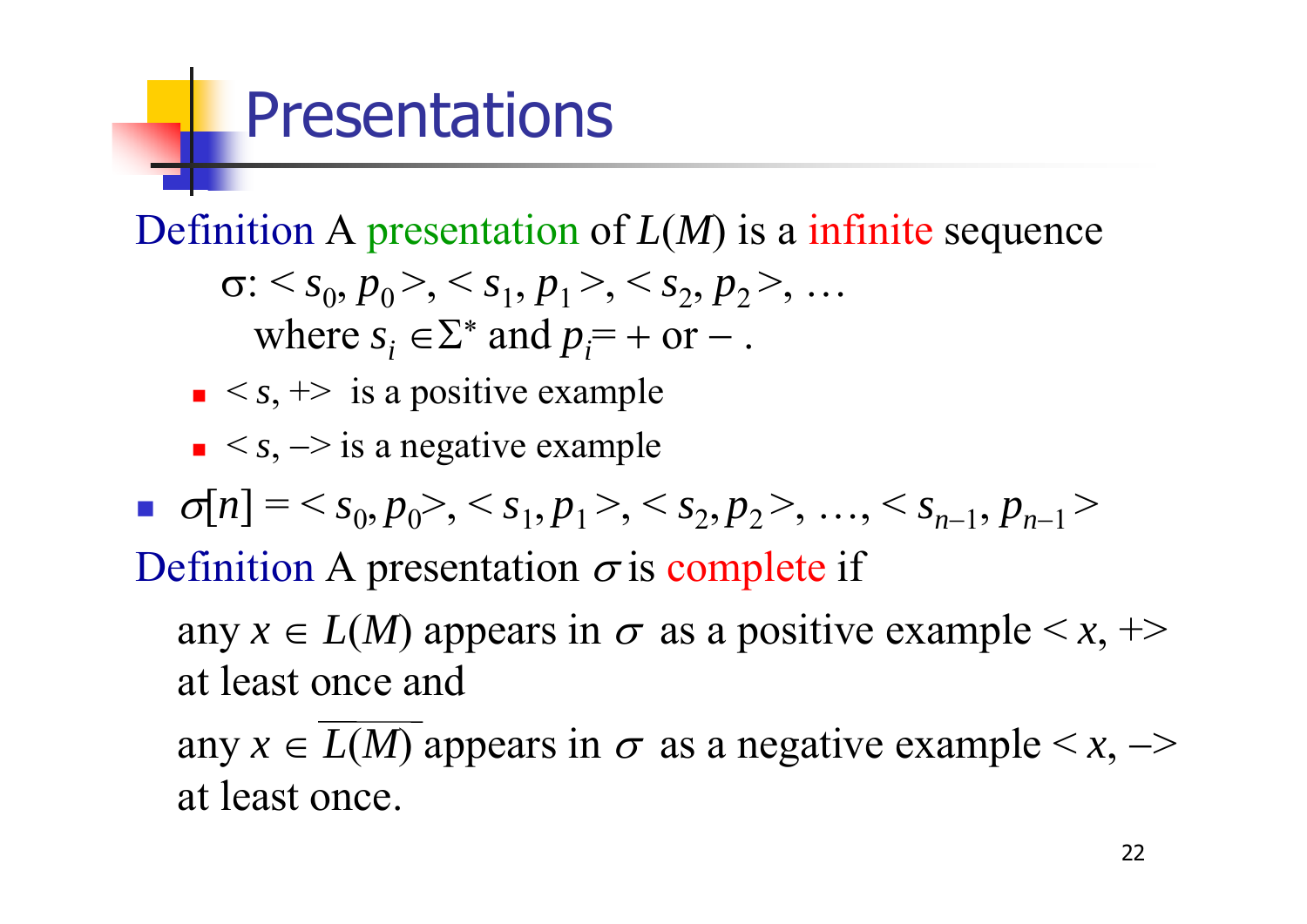

- A learning algorithm A EX-identifies  $L(M)$  in the limit from complete presentations if for any complete presentation  $\sigma = x_1, x_2, x_3, ...$  of  $L(M)$ and the output sequence  $M_1, M_2, M_3, ...$  of A, there exists *N* such that for all  $n \geq N$   $M_n = M'$  and  $L(M') = L(M)$
- $\blacksquare$  A learning algorithm A BC-identifies  $L(M)$  in the limit from complete presentations if for any complete presentation  $\sigma = x_1, x_2, x_3, ...$  of  $L(M)$ and the output sequence  $M_1, M_2, M_3, ...$  of A, there exists *N* such that for all  $n \ge N$   $M_n = M'$  and  $L(M_n) = L(M)$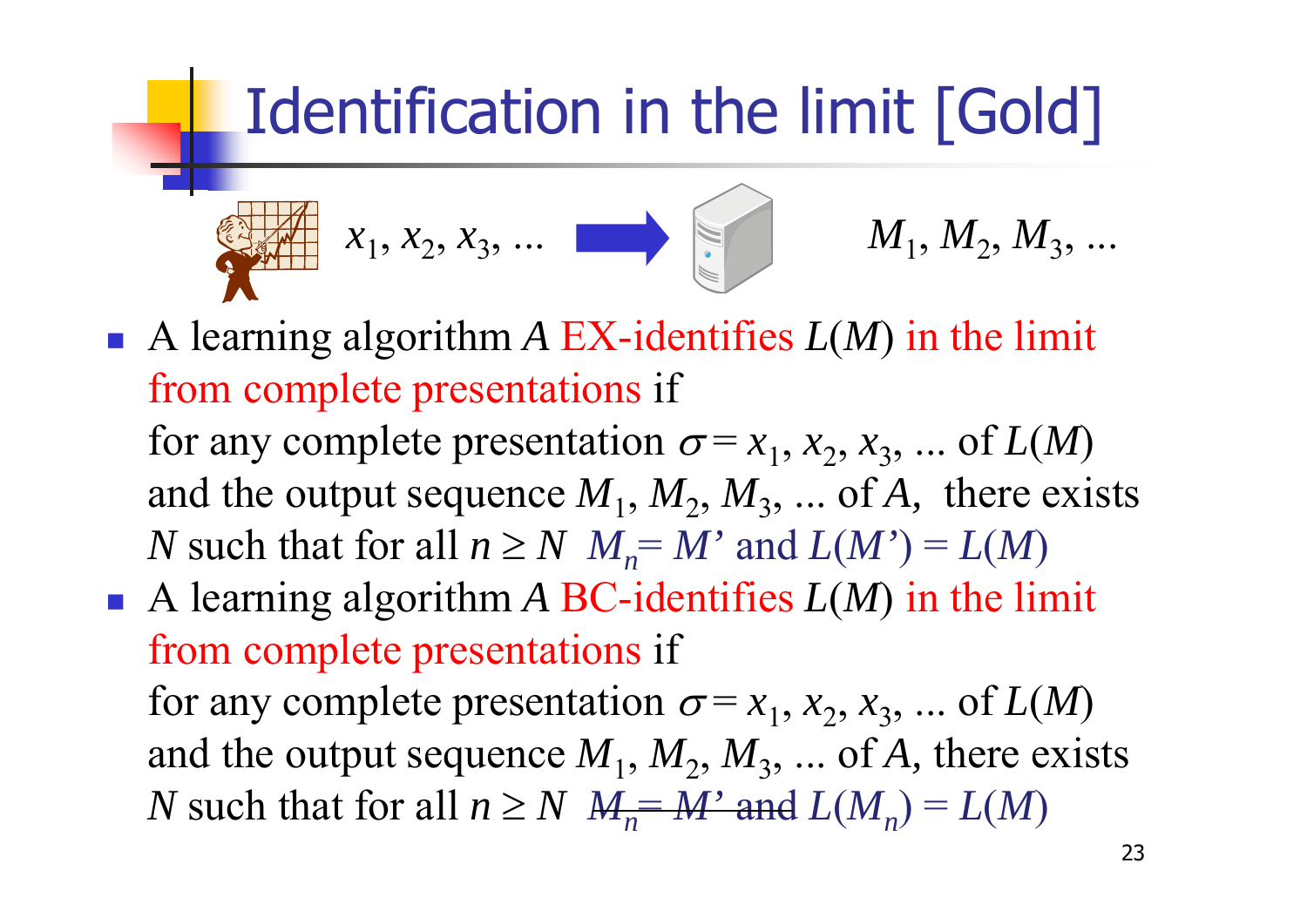# A Well-known Result on FA

Theorem For every language  $L(M)$  accepted by a finite state automaton *M*, there exists a unique minimal automaton *M*'such that *L*(*M*)=*L*(*M*'), where "minimal" means that the number of states in *M*' is minimal in such automata.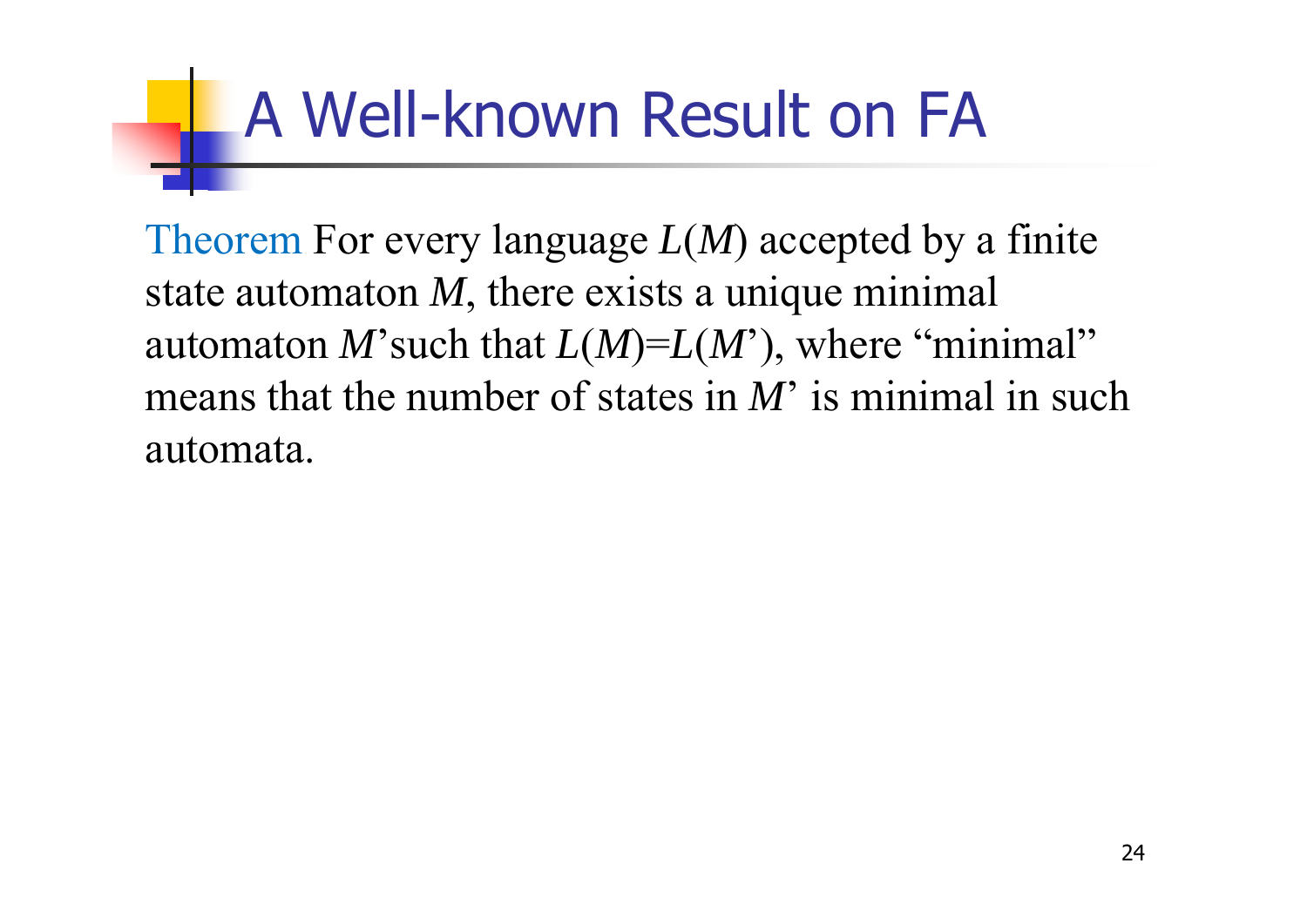#### Embedding the Modified Generate-and-Test Algorithm into the Framework

Input  $\sigma = x_1, x_2, \ldots$ : presentation (an infinite sequence) Initialize  $k = 0 \, \text{/*} M_0$  as an automaton consisting of one state\*/ for  $N=1,2,\ldots$  $\sigma[N] = x_1, x_2, \, ..., x_N$ **forever** let  $k' = k$ for  $n = 1, 2, \ldots, N$ , **if**  $(x_n \in C \text{ and } x_n \notin L(M_k, Y))$  or  $(x_n \in D \text{ and } x_n \in L(M_k, Y))$ replace *k* with *k* + 1 **if** *k' = k* terminate and output  $M_k$ Assume a procedure of enumerating all FA so that the enumeration  $M_0, M_1, M_2, ..., M_i, ...$  satisfies  $P(M_0) \le P(M_1) \le P(M_2) \le ... \le P(M_i) \le ...$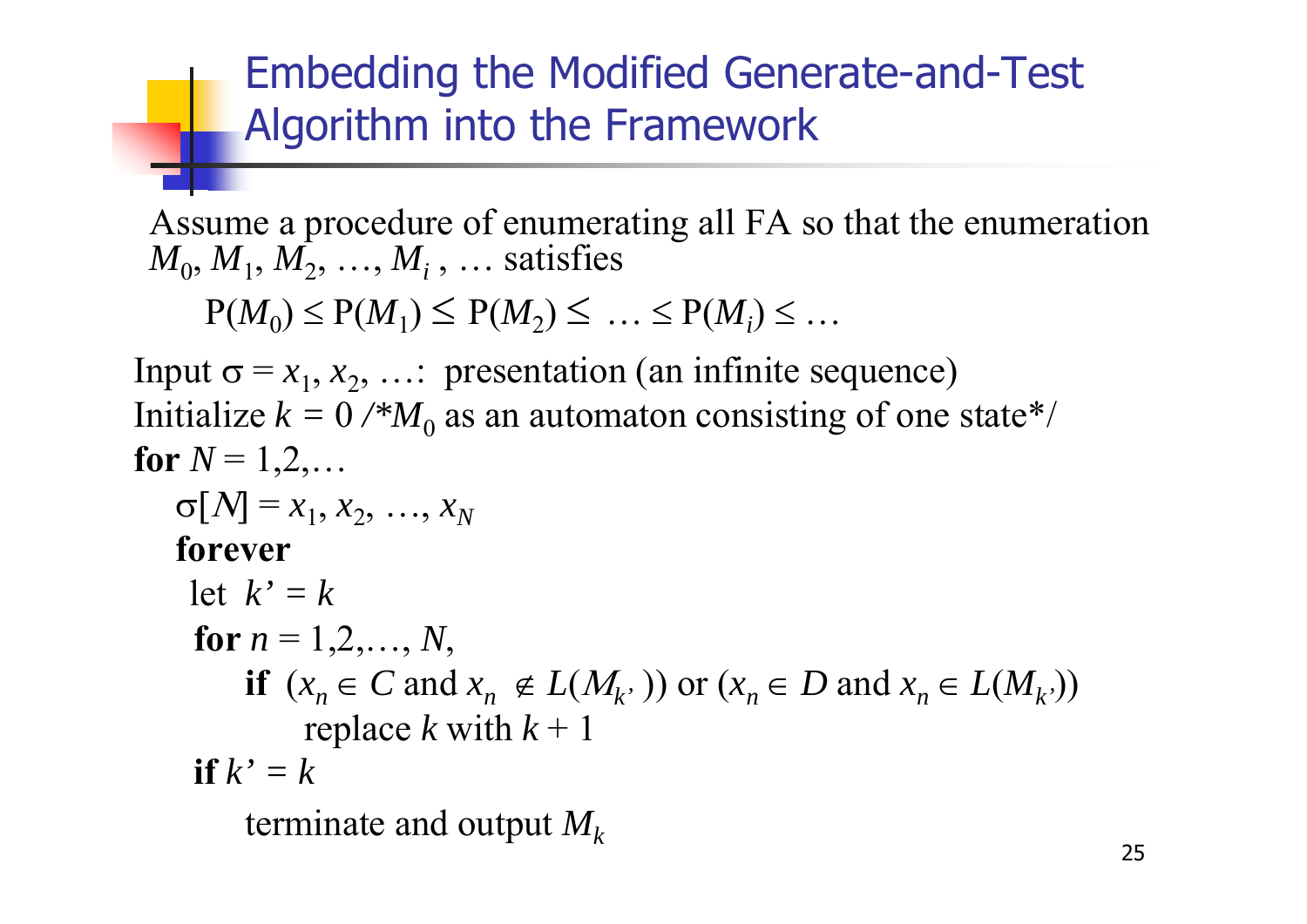### On the Generate-and-Test Algorithm

Theorem For any finite state automaton  $M_*$  on  $\Sigma$ ,

the modified generate-and-test algorithm EX-identifies *L* ( *M \**) in the limit from complete presentations.

Proof Let  $\sigma$  be an any complete presentation on  $L(M_*)$ .

Let  $M_N$  be the output of the algorithm for the input  $\sigma[N]$ .

If  $L(M_*) \neq L(M_N)$ , then there must be a string  $x \in \Sigma^*$ 

 $(x \in L(M_*)$  and  $x \notin L(M_N))$  or  $(x \notin L(M_*)$  and  $x \in L(M_N))$ .

Since  $\sigma$  is complete, x must be appears in the sequence with the  $sign + if x \in L(M)$  or otherwise with –.

This means that  $M_N$  must be replaced with another automaton, at latest, when x appears in  $\sigma$ .

Once the algorithm outputs  $M_N$  s.t.  $L(M_*) = L(M_N)$ , it never changes the output afterwards.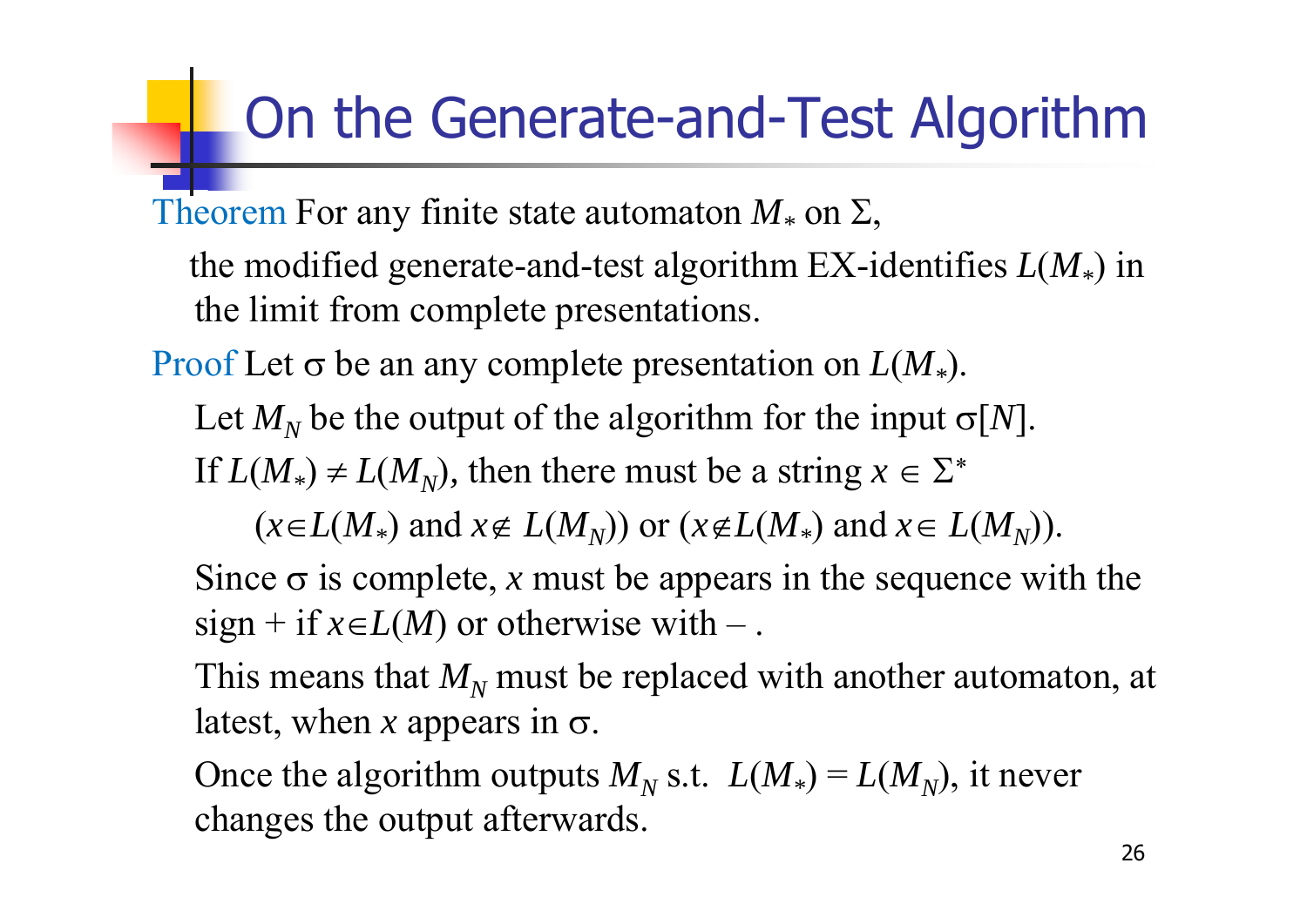### Data Sets Enough to Output Hidden Automata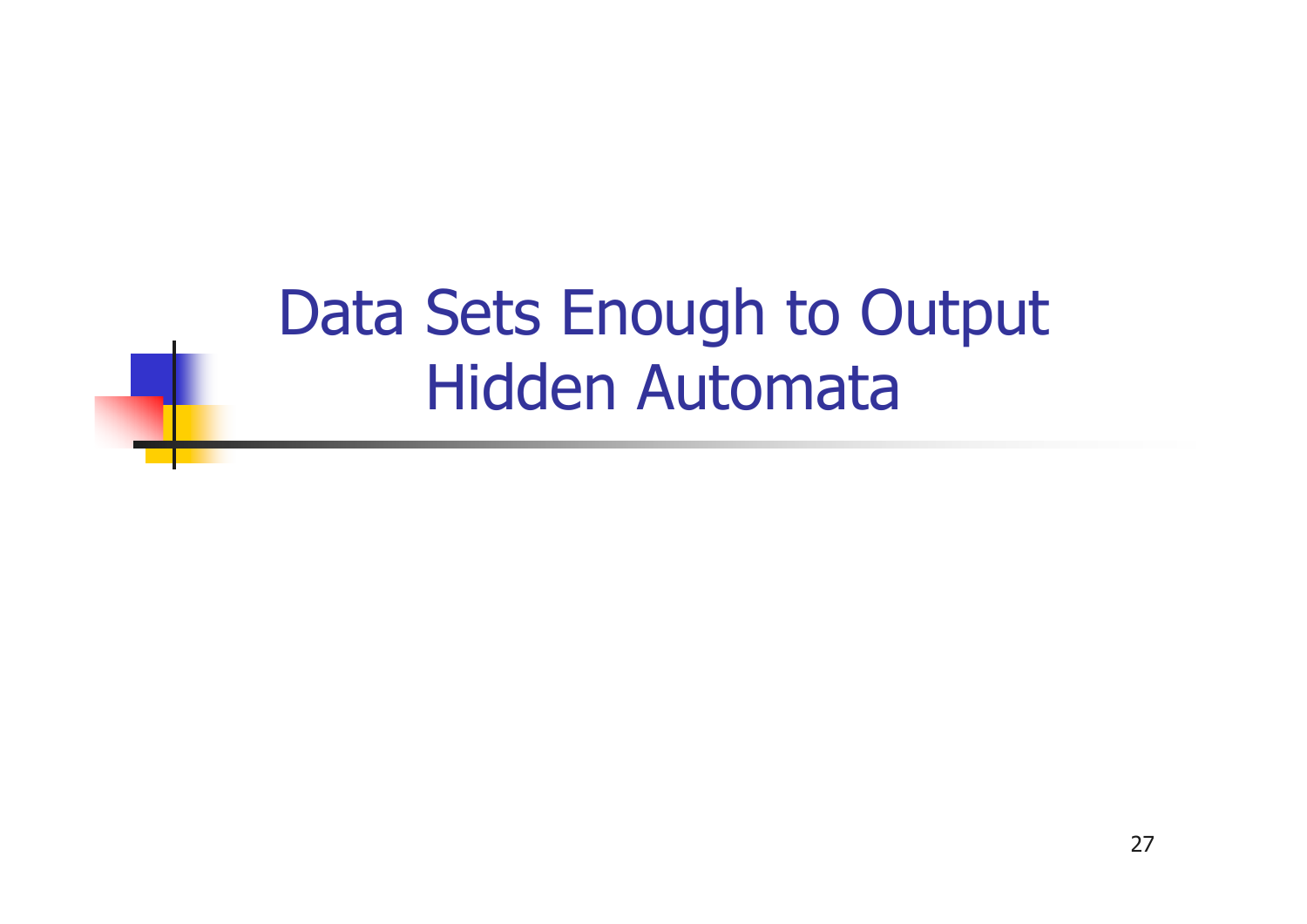### Minimal Test Sets

A set  $S \subset \Sigma^*$  is a minimal test set for a FA M if for each state *q* of *M*, there exists exactly one string *x* such that  $\delta(q_0, x) = q_i.$ 

Example Examples of test sets of *M* are  $S_1 = \{\epsilon, \, \text{a}, \, \text{aa}, \, \text{aab}\}\$ and  $S_2 = \{\varepsilon, a, ab, b\}.$ 

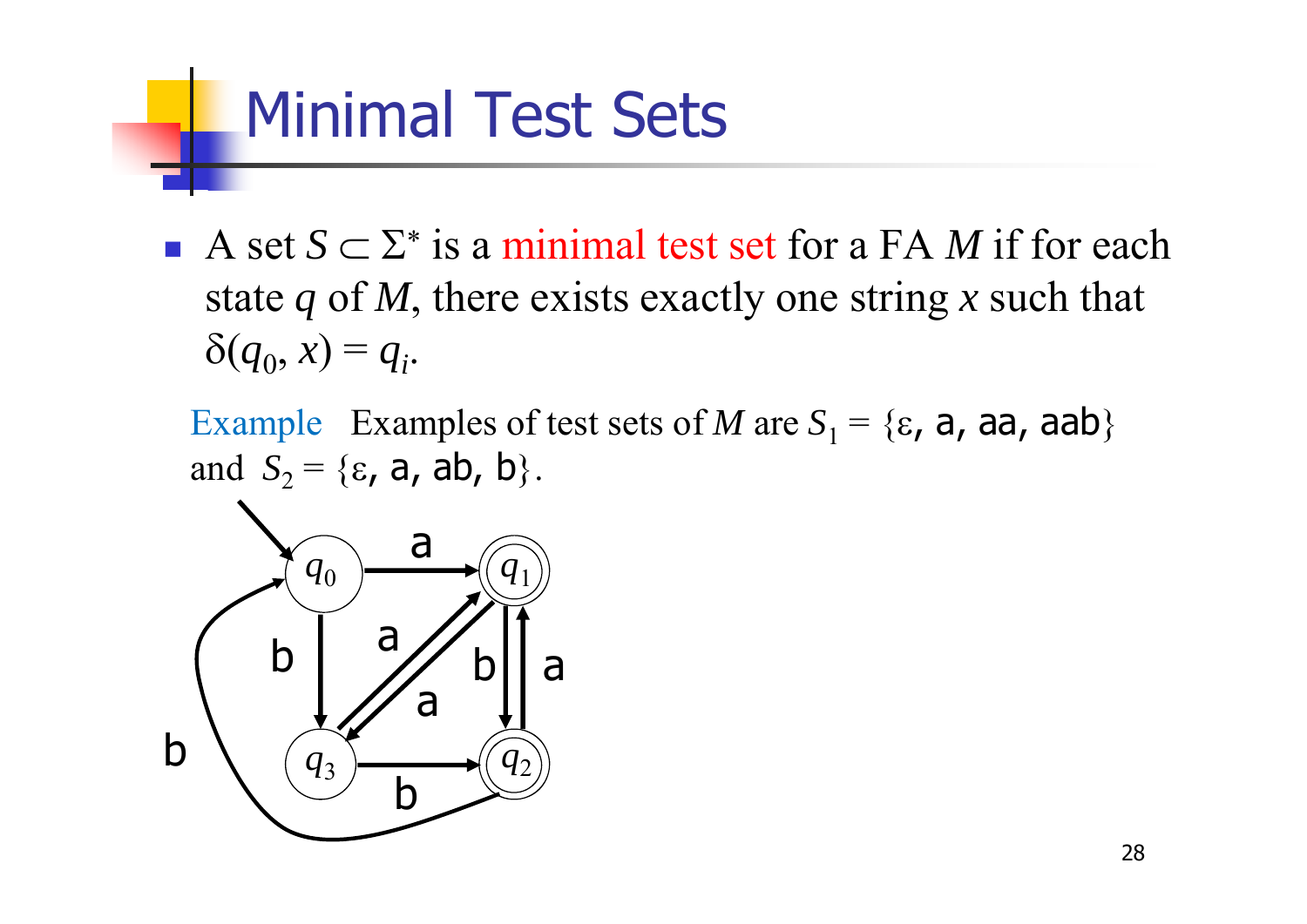### Minimal Test Sets

- Intuitively, a test set gives a "skelton" of the finite state automaton.
	- But the set is not sufficient to identify the FA.

Example Examples of test sets of *M* are  $S_1 = \{\epsilon, a, a\}$ , aah} and  $S_2 = \{\varepsilon, a, ab, b\}.$ 

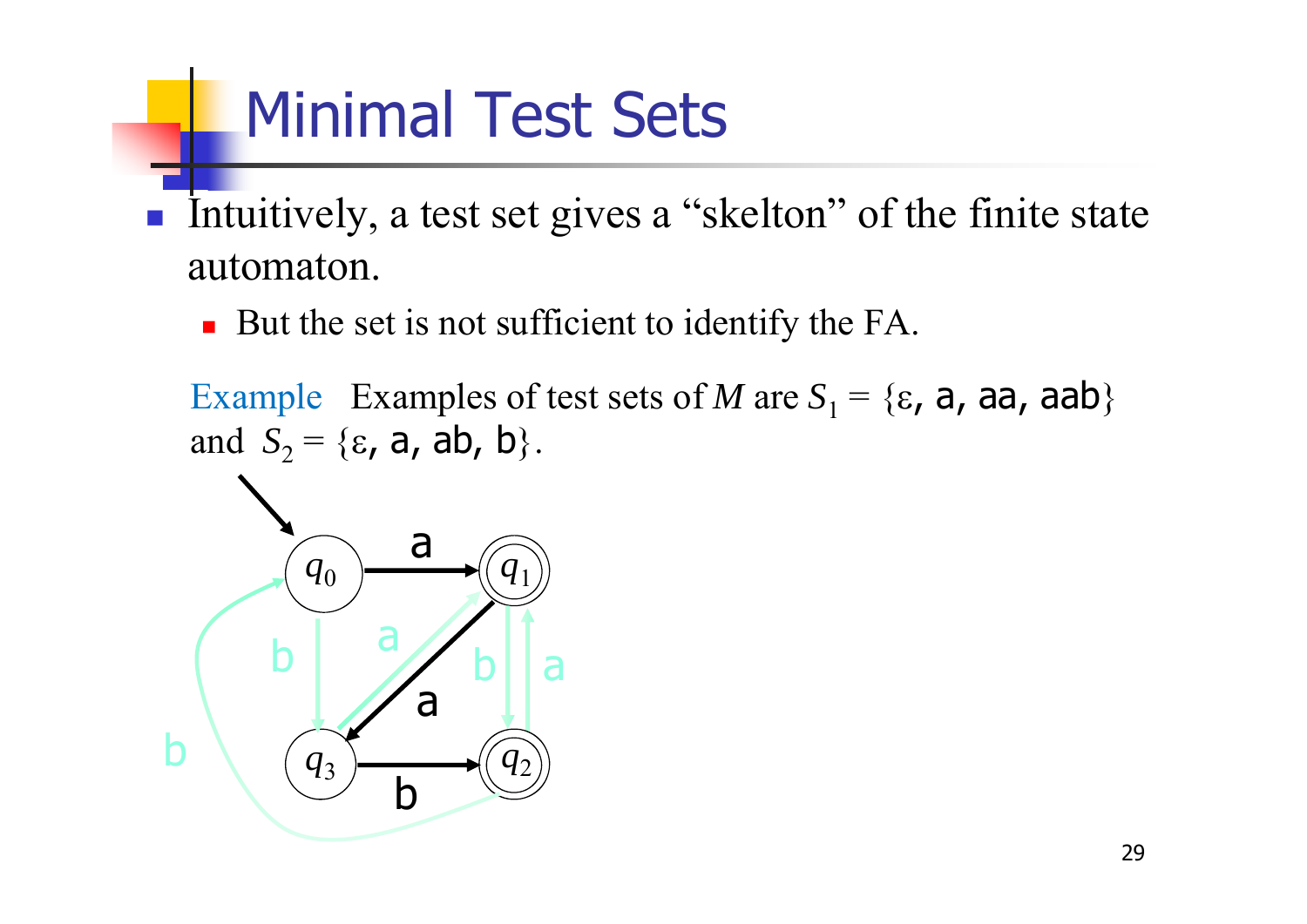### Prefix closed Test Sets

- A set of strings *S* is prefix closed (suffix closed) if and only if every prefix (resp. suffix) of every member of *S* is also a member of *S*.
- Intuitively, a prefix closed minimal test set gives a "skelton" of the finite state automaton.
	- But the set is not sufficient to identify the FA.



Example Both  $S_1 = \{\varepsilon, a, a, a\}$ aab} and  $S_2 = \{\varepsilon, a, ab, b\}$  are prefix closed.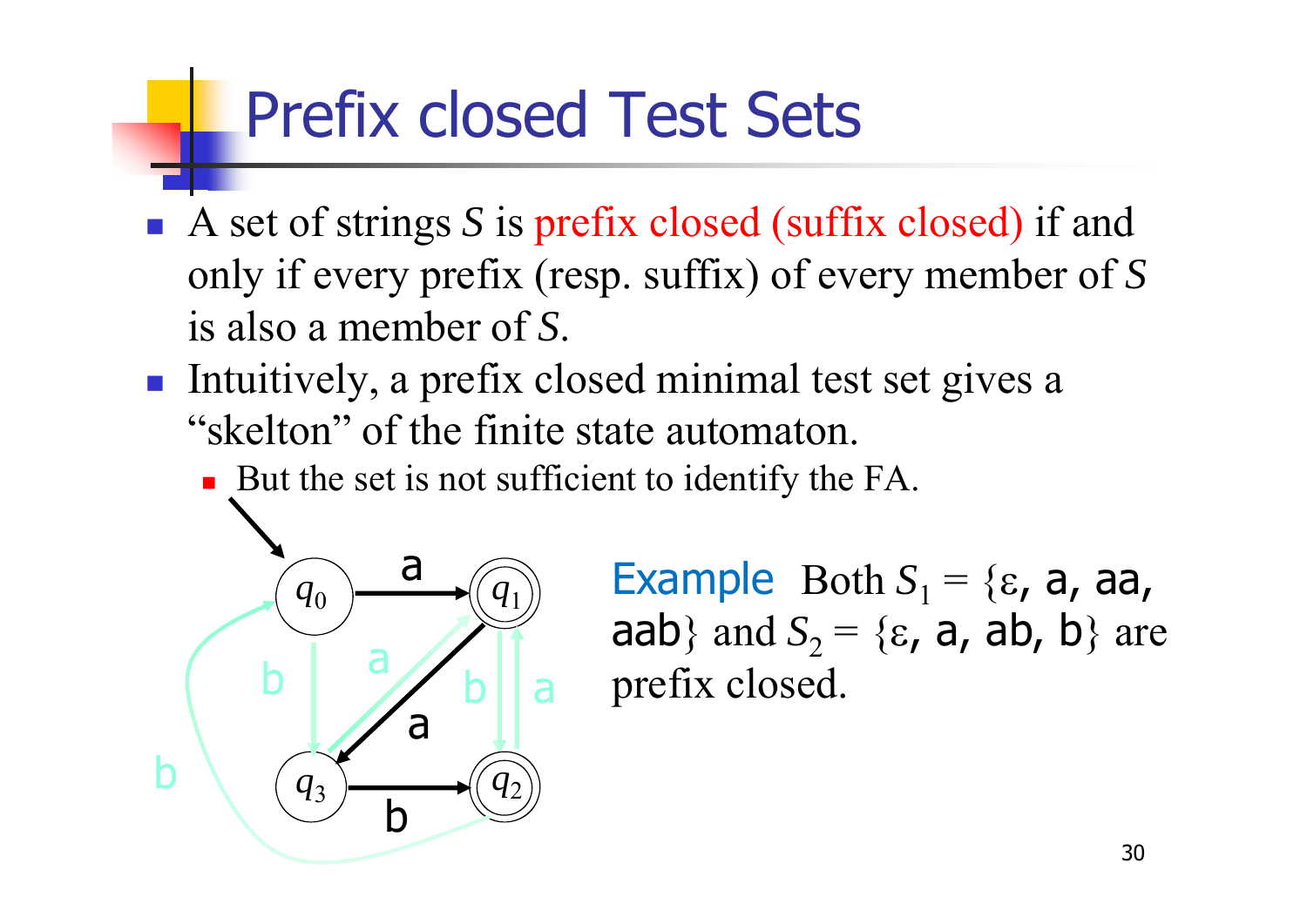### Prefix closed Test Sets

- A set of strings *S* is prefix closed (suffix closed) if and only if every prefix (resp. suffix) of every member of *S* is also a member of *S*.
- Intuitively, a prefix closed minimal test set gives a "skelton" of the finite state automaton.
	- But the set is not sufficient to identify the FA.



Example Both  $S_1 = \{\varepsilon, a, a, a\}$ aab} and  $S_2 = \{\varepsilon, a, ab, b\}$  are prefix closed.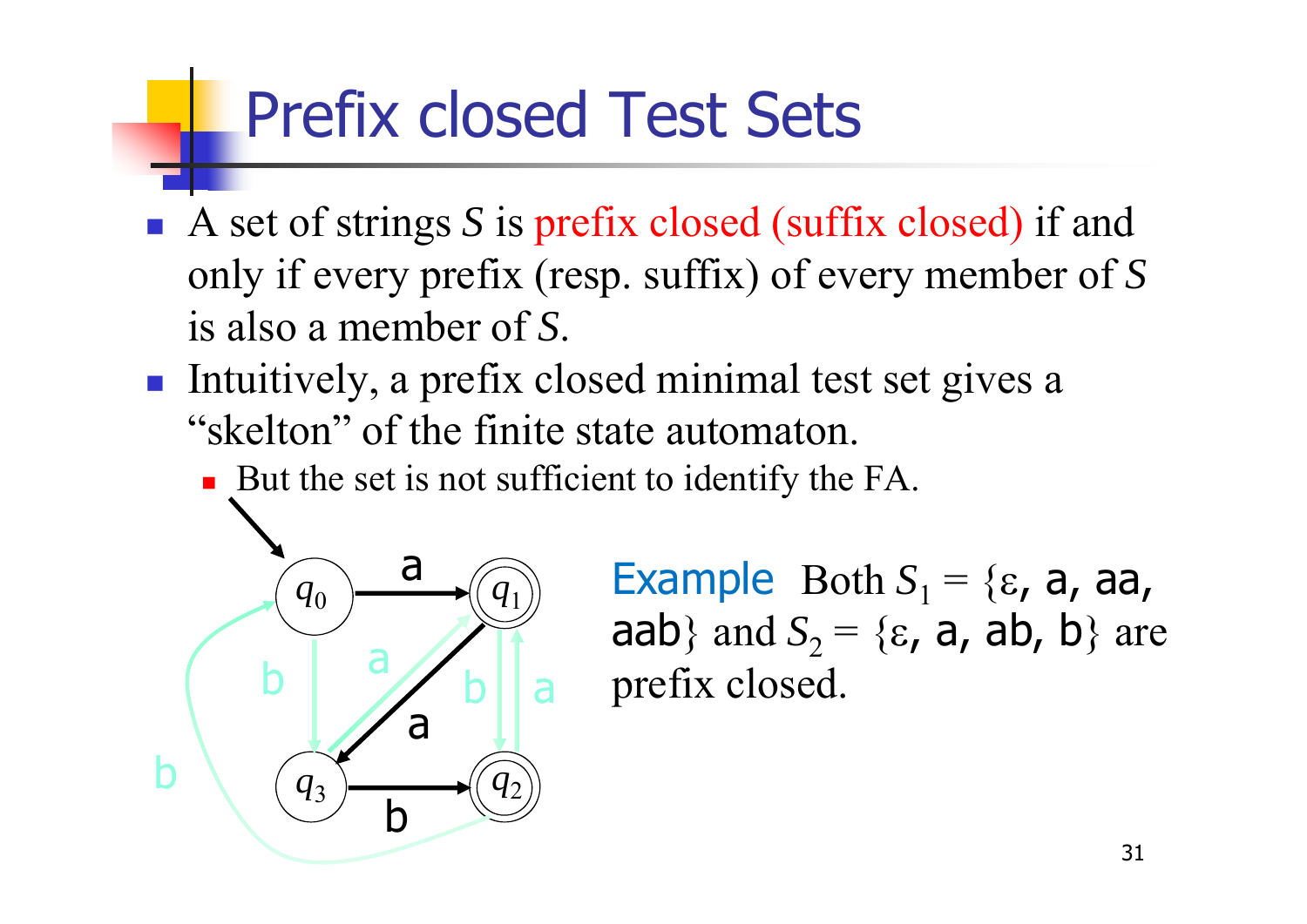

- We fix one ordering for listing elements of a set.
	- Example Following the lexicographic ordering, elements of S<sub>1</sub>  $= \{\epsilon, a, aa, aab\}$  is listed as  $\epsilon, a, aa, aab$

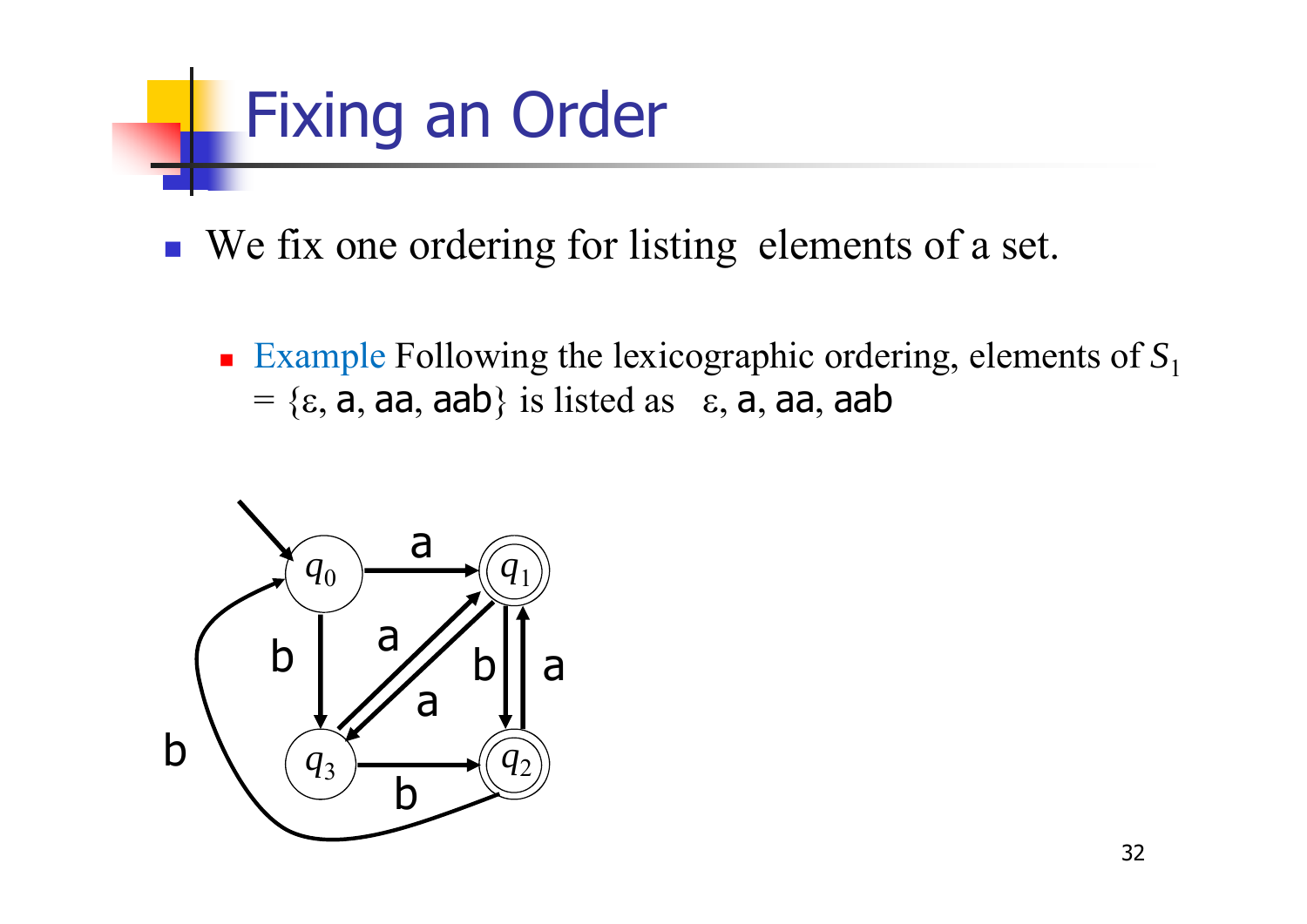### Characteristics Examples

- $\overline{\mathbb{R}}$ Assume an algorithm *A* which learns FA.
- **Assume that we treat only minimal FA.**
- A pair  $(C, D)$  of sets of examples is characteristic for a FA *M* if for any pair (*C*', *D*') of examples such that

 $C \subset C' \subset L(M)$  and  $D \subset D' \subset L(M)$ 

the algorithm *A* returns *M.*

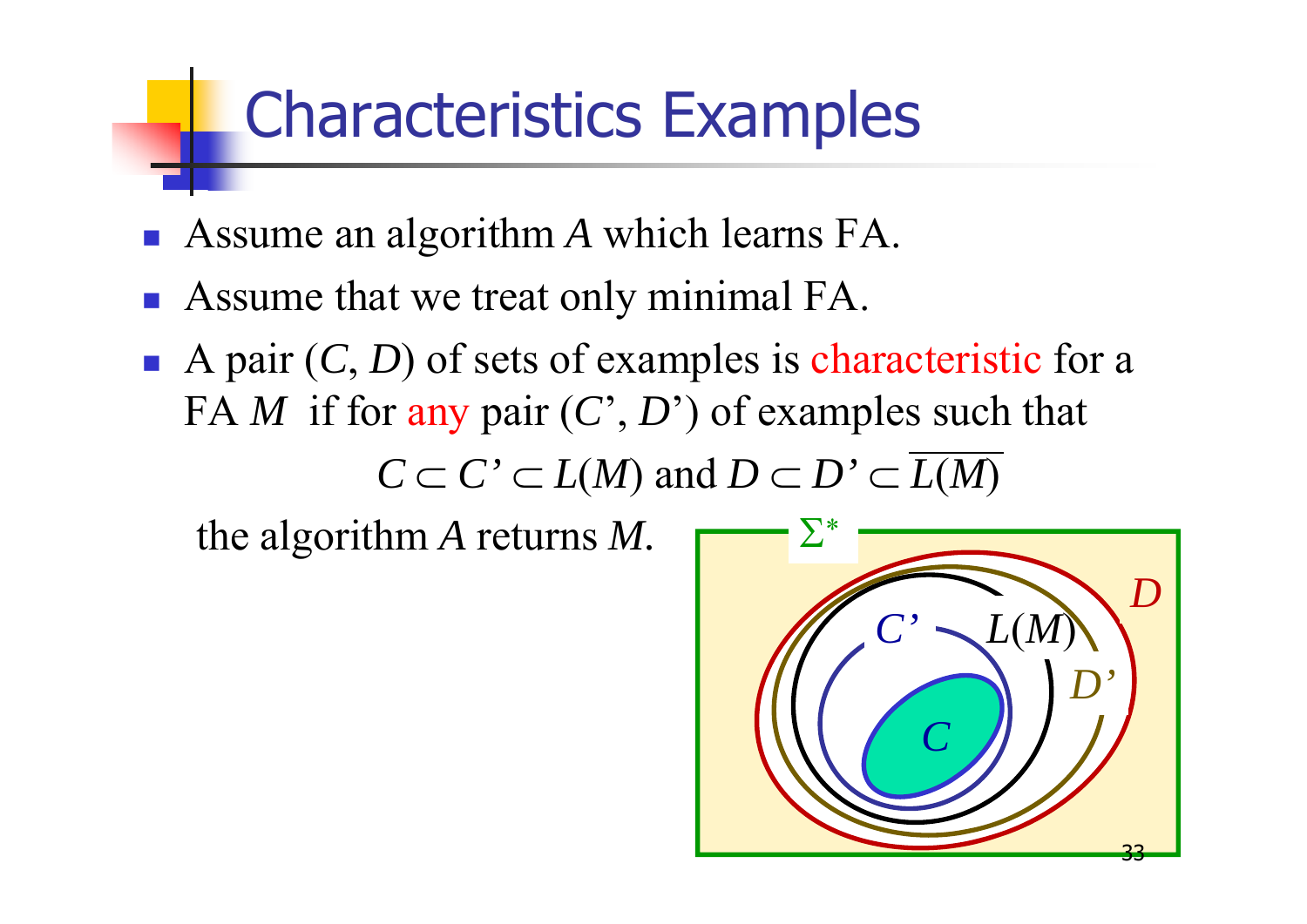### Observation table

- An observation table (S, E, T) :  $S$  : a prefix closed set  $S$   $\subset$   $\Sigma^*$  $E$  : a suffix closed set  $E \subset \Sigma^*$  $T: (S \cup S \Sigma)E \rightarrow \{0, 1\}$ 
	- $S \Sigma = \{ sa \mid s \in S \text{ and } a \in \Sigma \}$
	- The element of the position  $(s, w)$ shows whether or not the automaton *M* accepts *sw.*

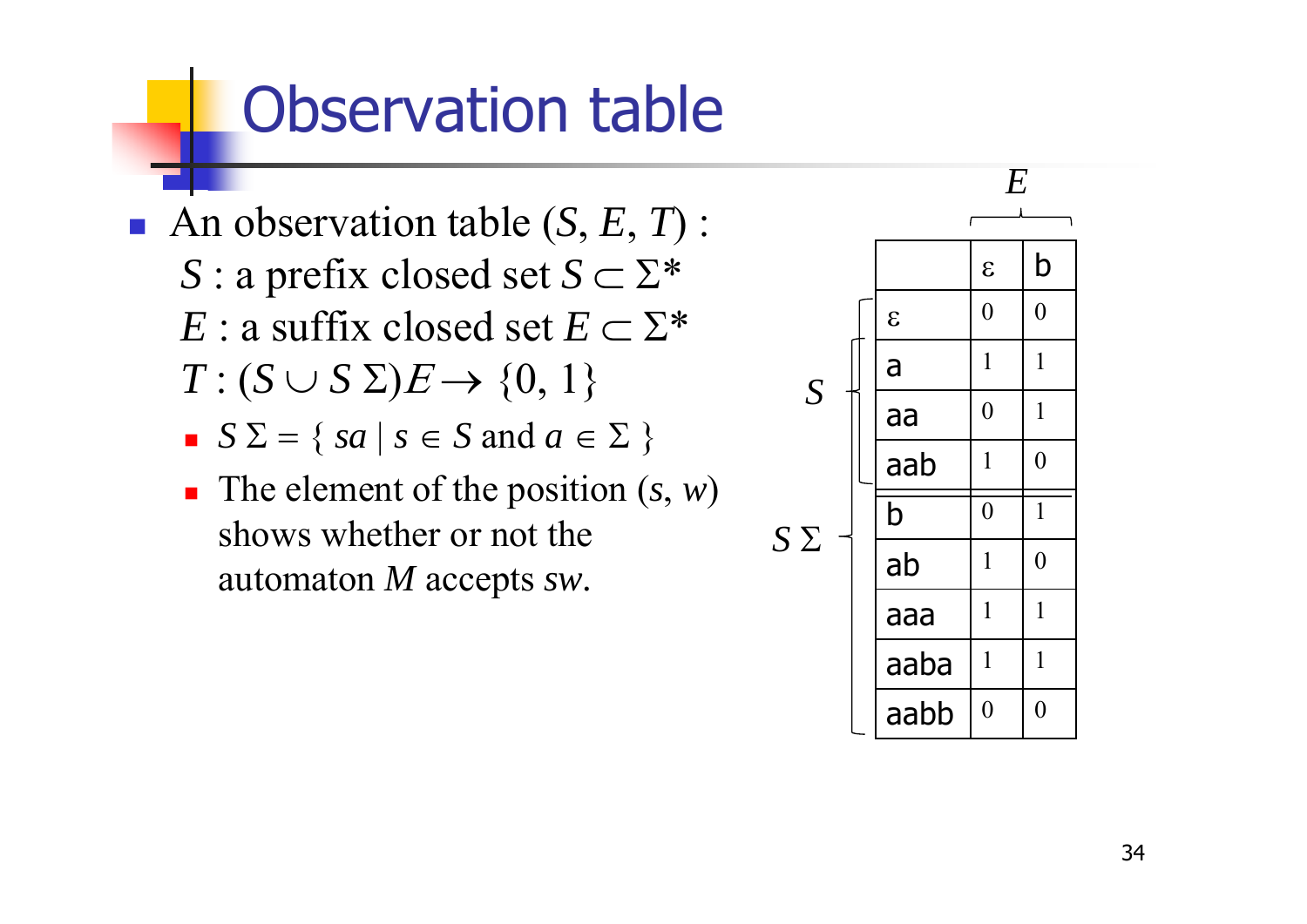### Observation table

■ An observation table (S, E, T) :  $S$  : a prefix closed set  $S$   $\subset$   $\Sigma^*$  $E$  : a set  $E \subset \Sigma^*$  $T: (S \cup S \Sigma)E \rightarrow \{0, 1\}$ 



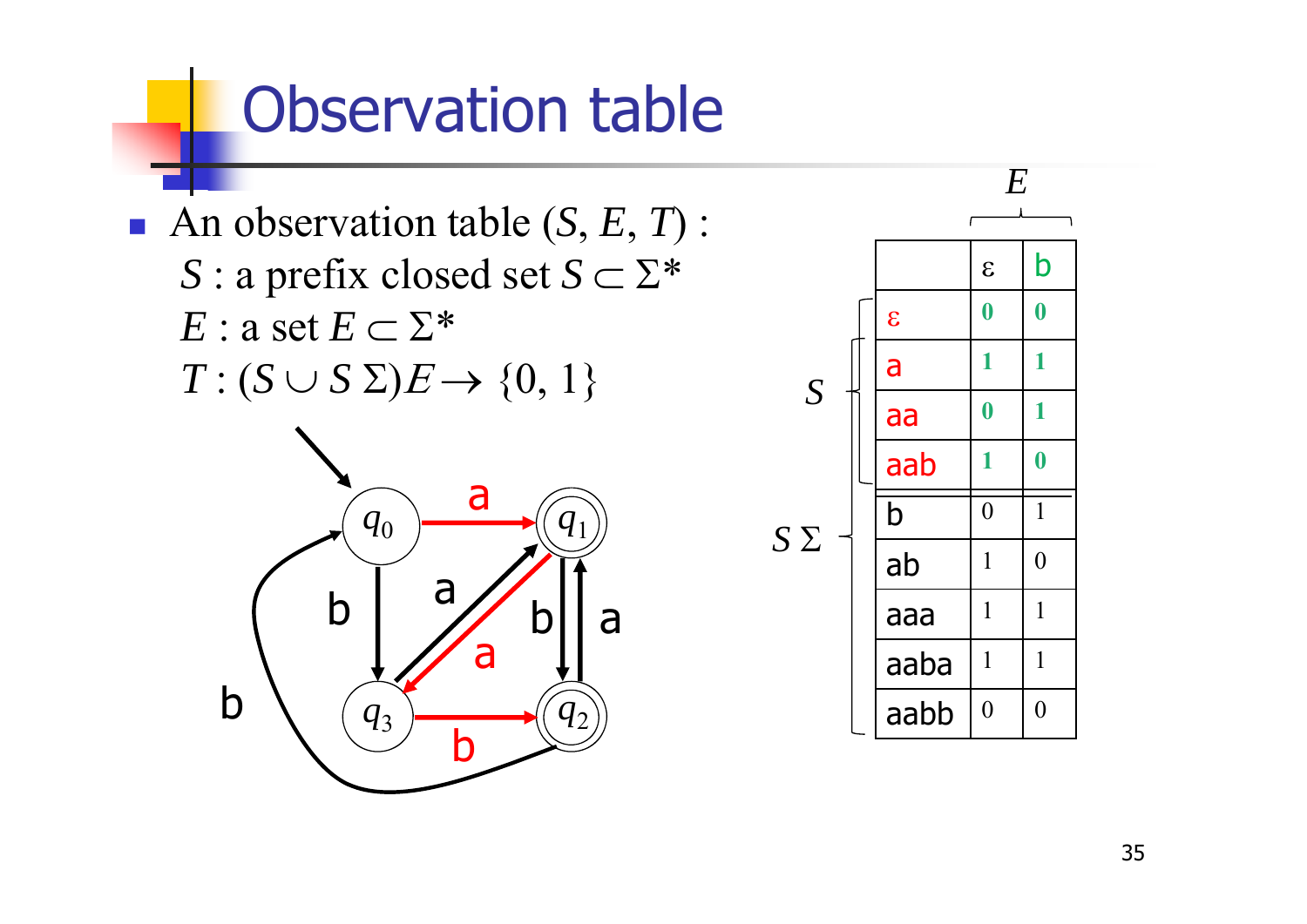### Observation table

■ An observation table (S, E, T) :  $S$  : a prefix closed set  $S$   $\subset$   $\Sigma^*$  $E$  : a set  $E \subset \Sigma^*$  $T: (S \cup S \Sigma)E \rightarrow \{0, 1\}$ 



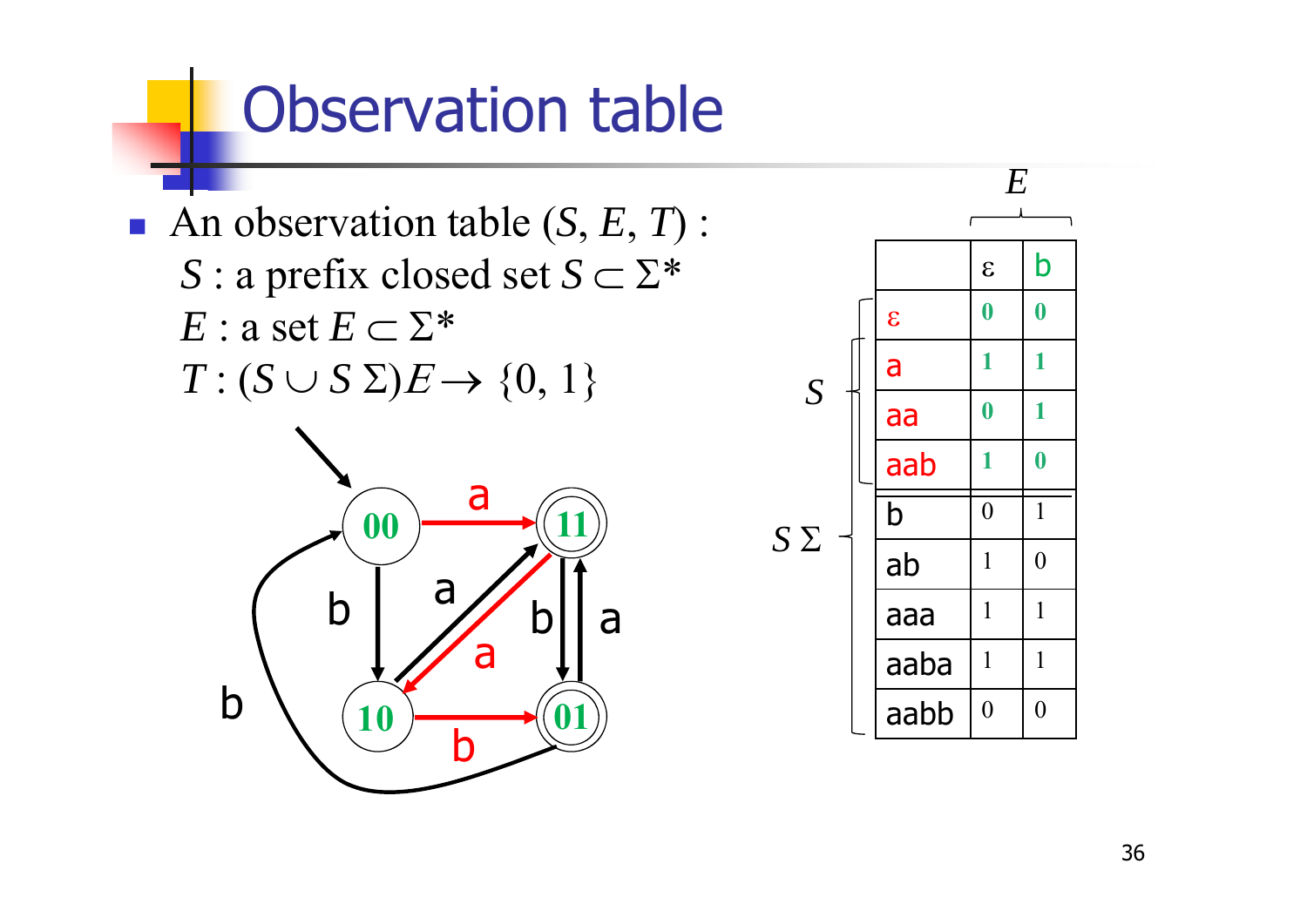### How to construct the table

Input : a minimal FA *A* Output : The characteristic set of polynomial size  $S :=$  the minimal test set of *A*,  $E := \{ \varepsilon \}, S' := S\Sigma - S$ , Generate ( *S*, *E*, *T*); **while** there exists  $w, v \in S$  s.t.  $row(w) = row(v)$  but  $T(wc, e) \neq T(vc, e)$  for some  $c \in \Sigma$  and  $e \in E$  $E := E \{ae\};$ Generate ( *S*, *E*, *T*); **end while**  $C = \{ we \mid w \in S \cup S\Sigma, e \in E, \text{ and } T(wc, e) = 1 \}$  $D = \{ we \mid w \in S \cup S\Sigma, e \in E, \text{ and } T(wc, e) = 0 \}$ return ( *C*, *D*);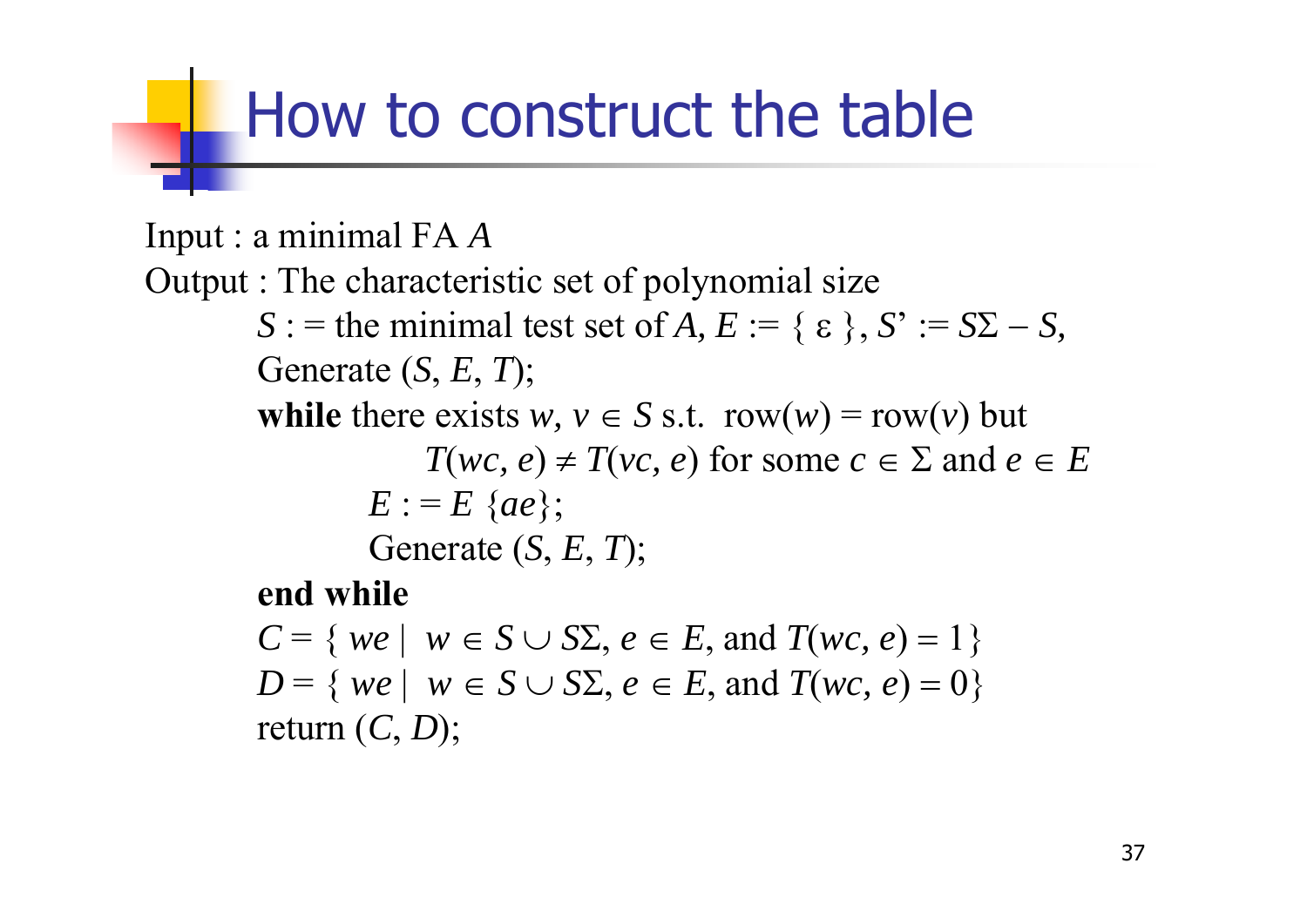$q_{\rm 0}$ *q* 3  $q_{\rm 2}$ b a a b $q_{\rm 1}$ a bab  $S = \{\epsilon, a, aa, aab\}$  $\bullet$   $S\Sigma = \{a, aa, aaa, aaba\}$  $b, ab, aab, aabb\}$  $E = \{\varepsilon\}.$ 

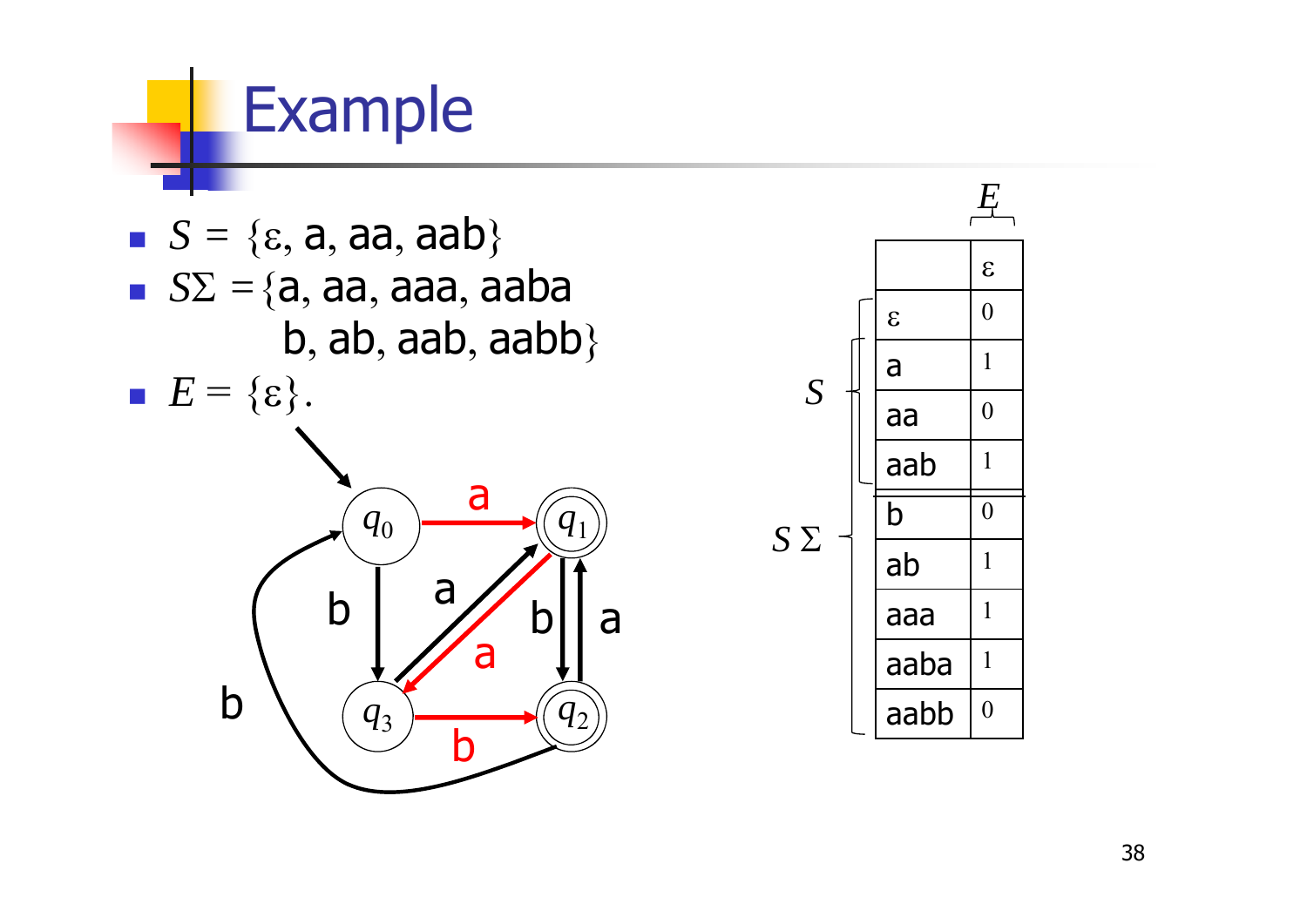Because  $T(\varepsilon, \varepsilon) = T(a a, \varepsilon)$ , check whether or not  $T(a, \varepsilon) = T(aaa, \varepsilon),$ and

whether or not  $T(b, \varepsilon) = T(aab, \varepsilon)$ .



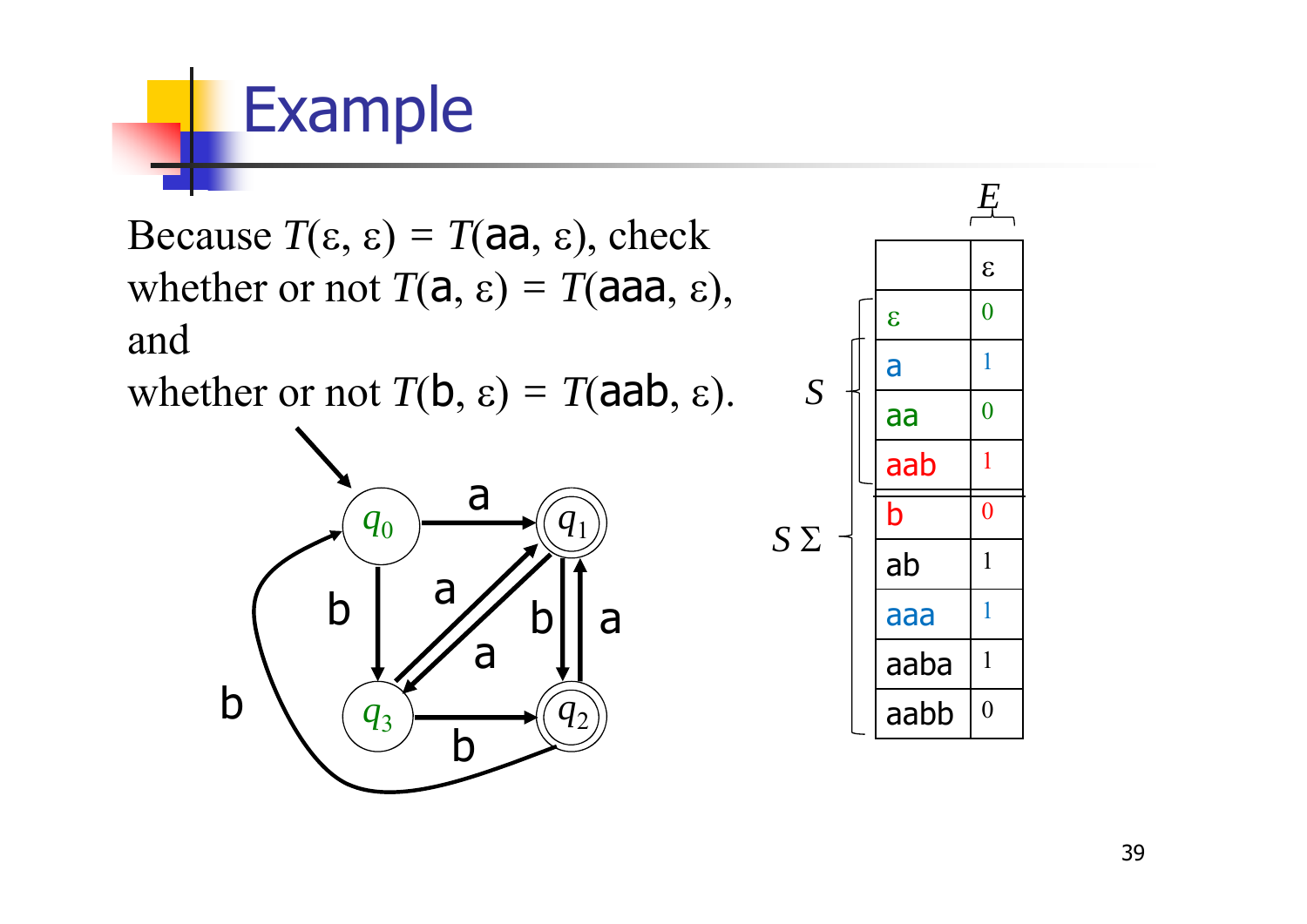

**Fill all of the new elements of** the extended table.



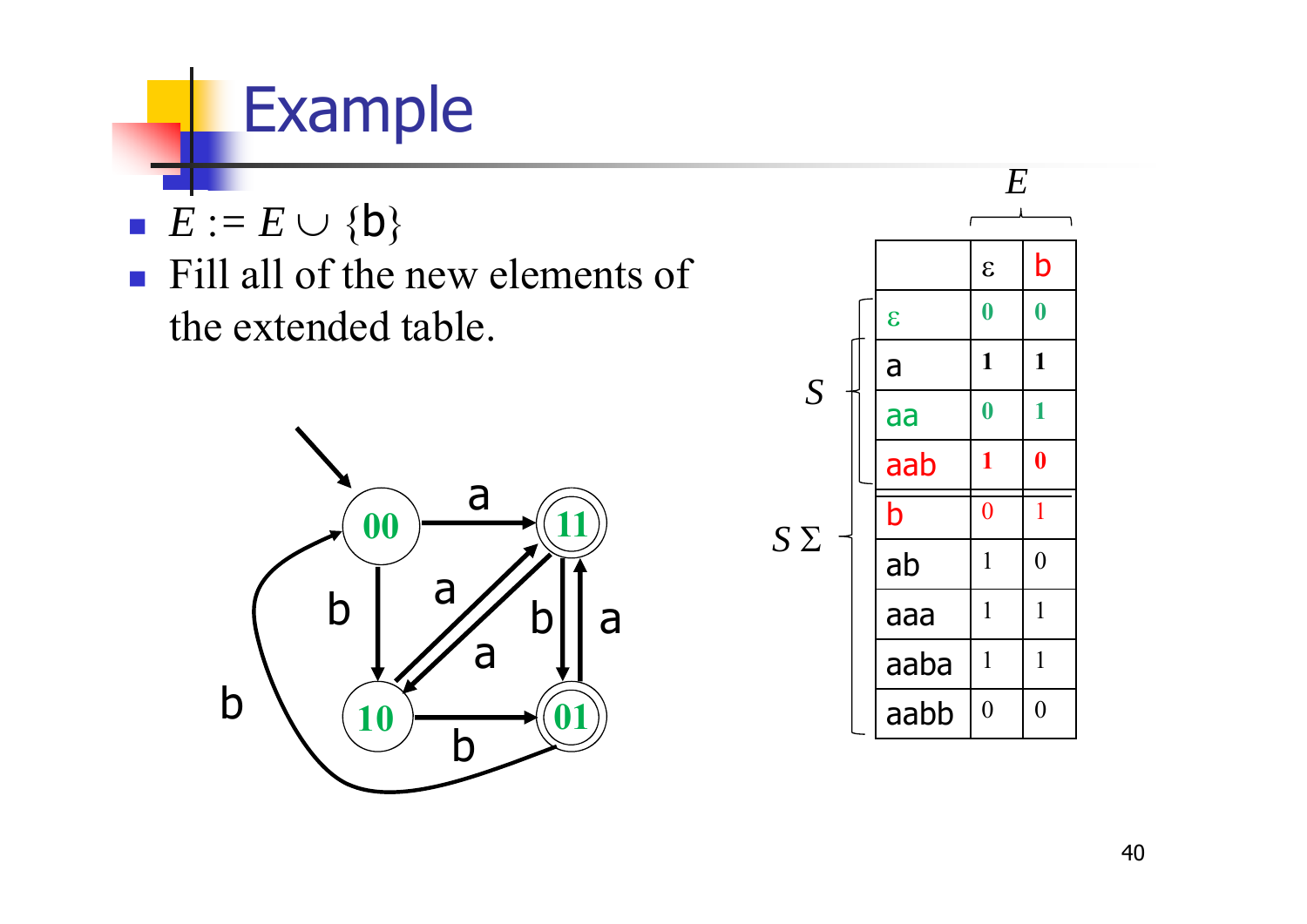■ There is no *w* and *v* in the *S* part s.t. row $(w)$  = row $(v)$ , end the loop.  $C = \{a, ab, bb, aaa, aab, aaab, \}$ aaba, aabab}

 $D = \{\varepsilon, \, \mathsf{b}, \, \mathsf{aa}, \, \mathsf{abb}, \, \mathsf{aabb}, \, \mathsf{aabbb}\}$ 



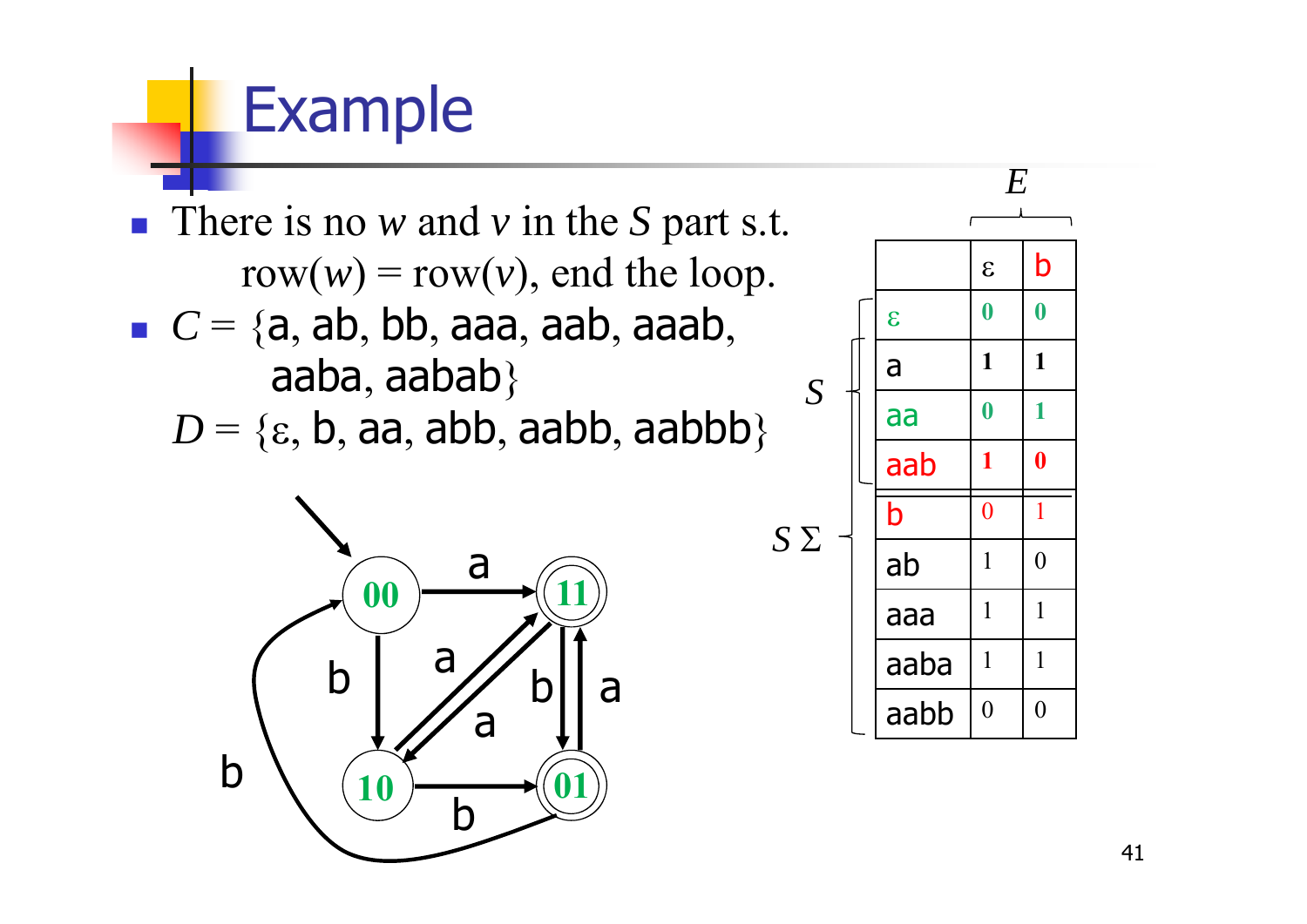### Consistent Table

- F. An observation table  $(S, E, T)$  is consistent if and only if for every pair  $w, v \in S$  such that  $row(w) = row(v)$ ,  $row(wc) = row(vc)$  for any  $c \in \Sigma$ .
	- Intuitively, in a consistent table, every row in the *S* part can be regarded as one state of an automaton.

Proposition A consistent table *T* represents an automaton *M*  such that, for  $w \in S \cup S \Sigma$  and  $e \in E$ , Maccepts we if and only if  $T(w, e) = 1$ .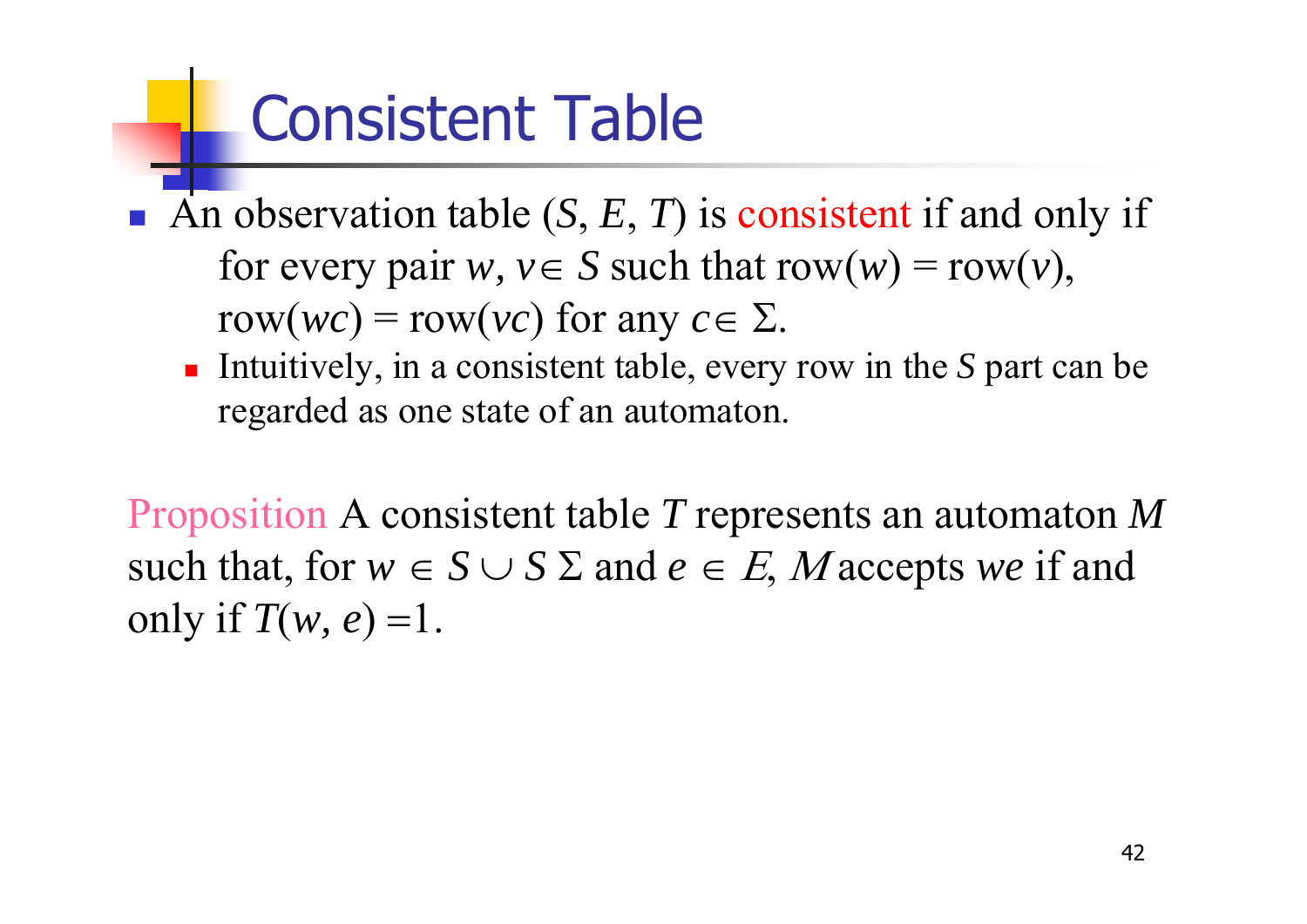### Characteristic Examples

Theorem Suppose T be the table obtained above method from *M*. Then the pair ( *C*, *D*) where

$$
C = \{ we \mid w \in S \cup S \Sigma \text{ and } e \in E \text{ and } T(w, e) = 1 \}
$$

$$
D = \{ we \mid w \in S \cup S \Sigma \text{ and } e \in E \text{ and } T(w, e) = 0 \}
$$

is characteristic w.r.t. the generate-and-test algorithm and *M*.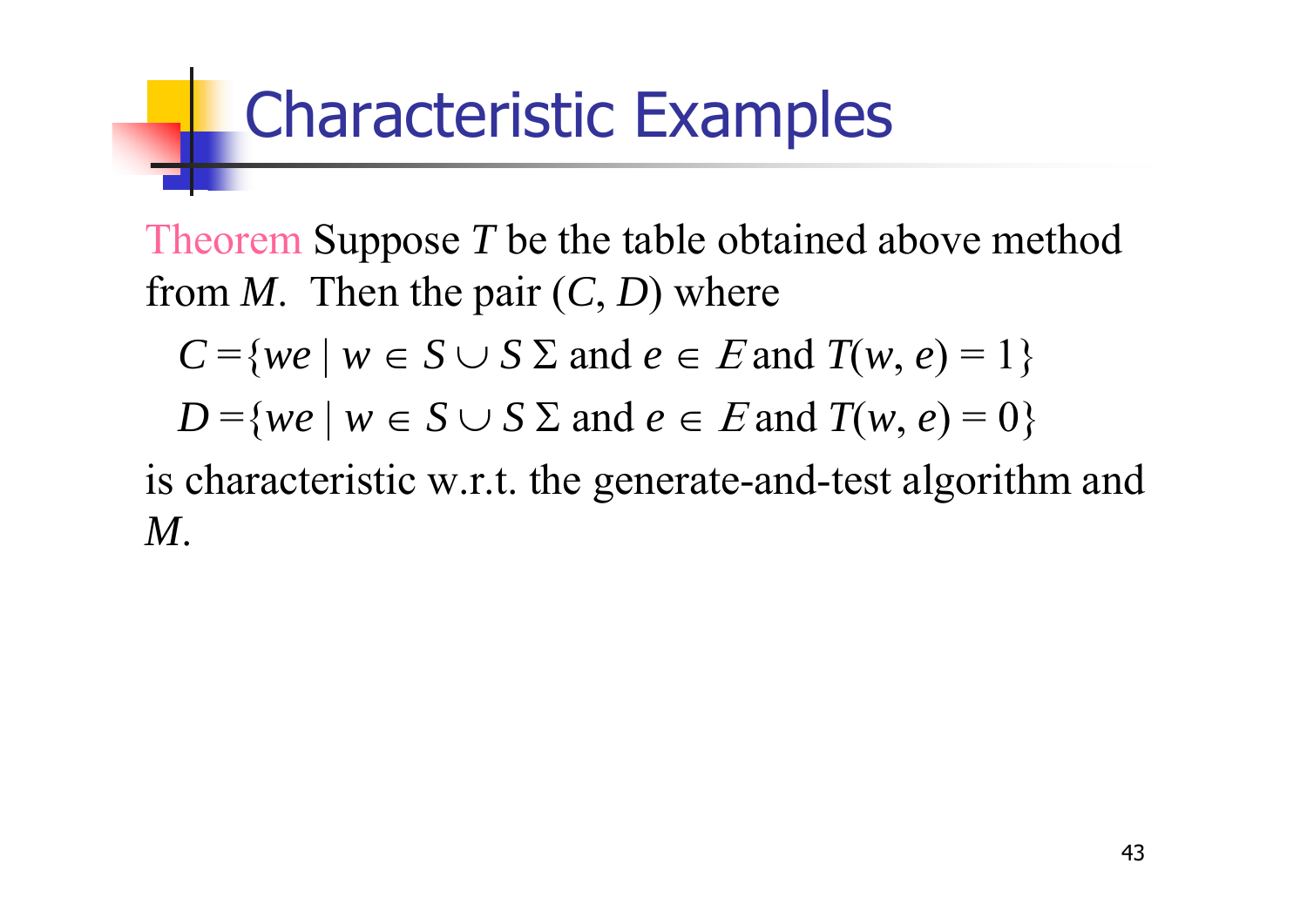### The Myhill-Nerode Theorem

Theorem The following three statements are equivalent: (1) The language *L* is accepted by some finite automaton. (2) *L* is the union of some equivalence classes of a right invariant equivalence relation of finite index. (3) Let equivalence relation  $R_L$  be defined by:  $x R_L y$  if and only if for all  $z \in \Sigma^*$  xz is in L iff yz is in L. Then  $R_L$  is finite index.

- An equivalence relation R is right invariant iff *x Ry* implies  $xz R yz$  for all  $z \in \Sigma^*$ .
- The index of equivalence relation R is the number of equivalence classes.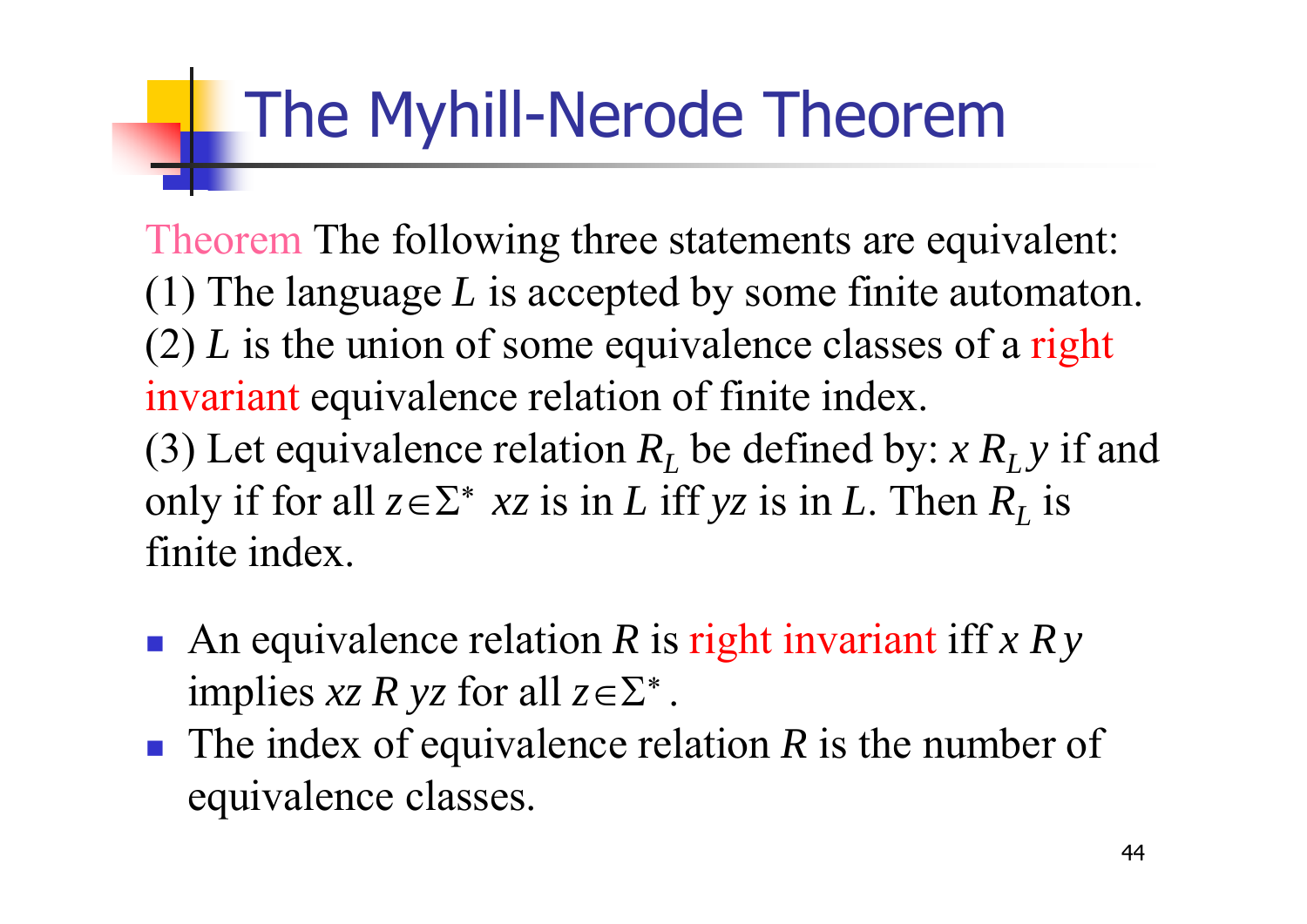### Why Characteristic Set?

 $q_{\rm 0}$ 

a

a

b

*q* 3

*q* 2

*q*1

- Let *M*' be an automaton the number of whose states is minimal and less than that of *M*. Then it holds that  $C \cap L(M') \neq \emptyset$  or  $D \cap L(M') \neq \emptyset$ .
	- **Proof**: Since S is a test set minimal and prefix closed, we can construct a prefix tree *T* such that there is a one-to-one and on-to mapping between the set of nodes in *T* and the set of states in M. If  $C \subseteq L(M')$  and  $D \subseteq L(M')$ , then some

node in *M*' must corresponds to more than two nodes in *T*. However from Myhill-Nerode's theorem, the set *E* avoids such correspondence.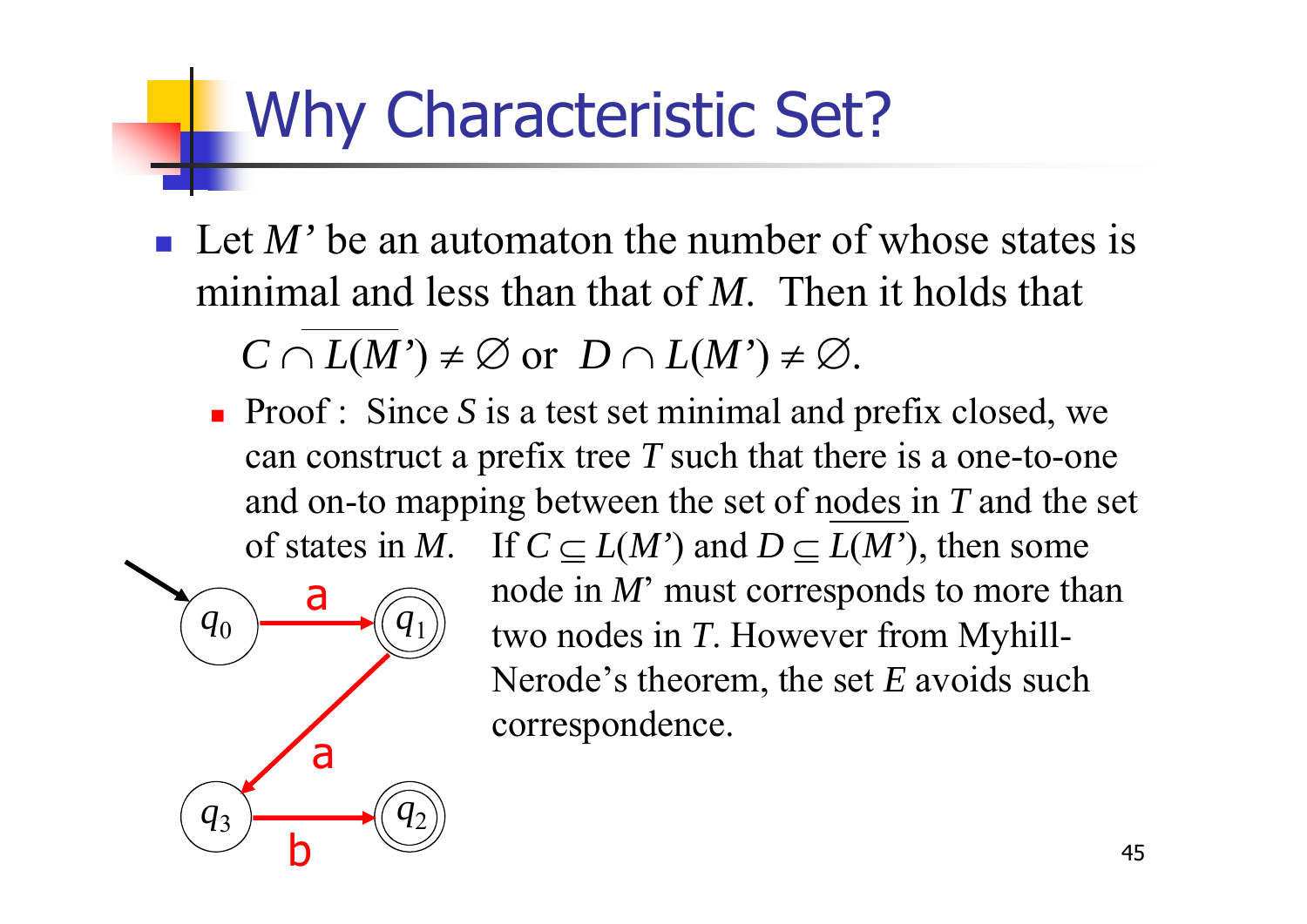

a

b

a

 $\bullet$  01  $\rightarrow$  10

b

b

00



| $\mathcal{E}$ | 0 | ()               |
|---------------|---|------------------|
| a             | 0 | 1                |
| ab            | 1 | N                |
| b             | 0 | 0                |
| aa            | 0 | 0                |
| aba           | 1 | $\left( \right)$ |
| abb           |   |                  |

b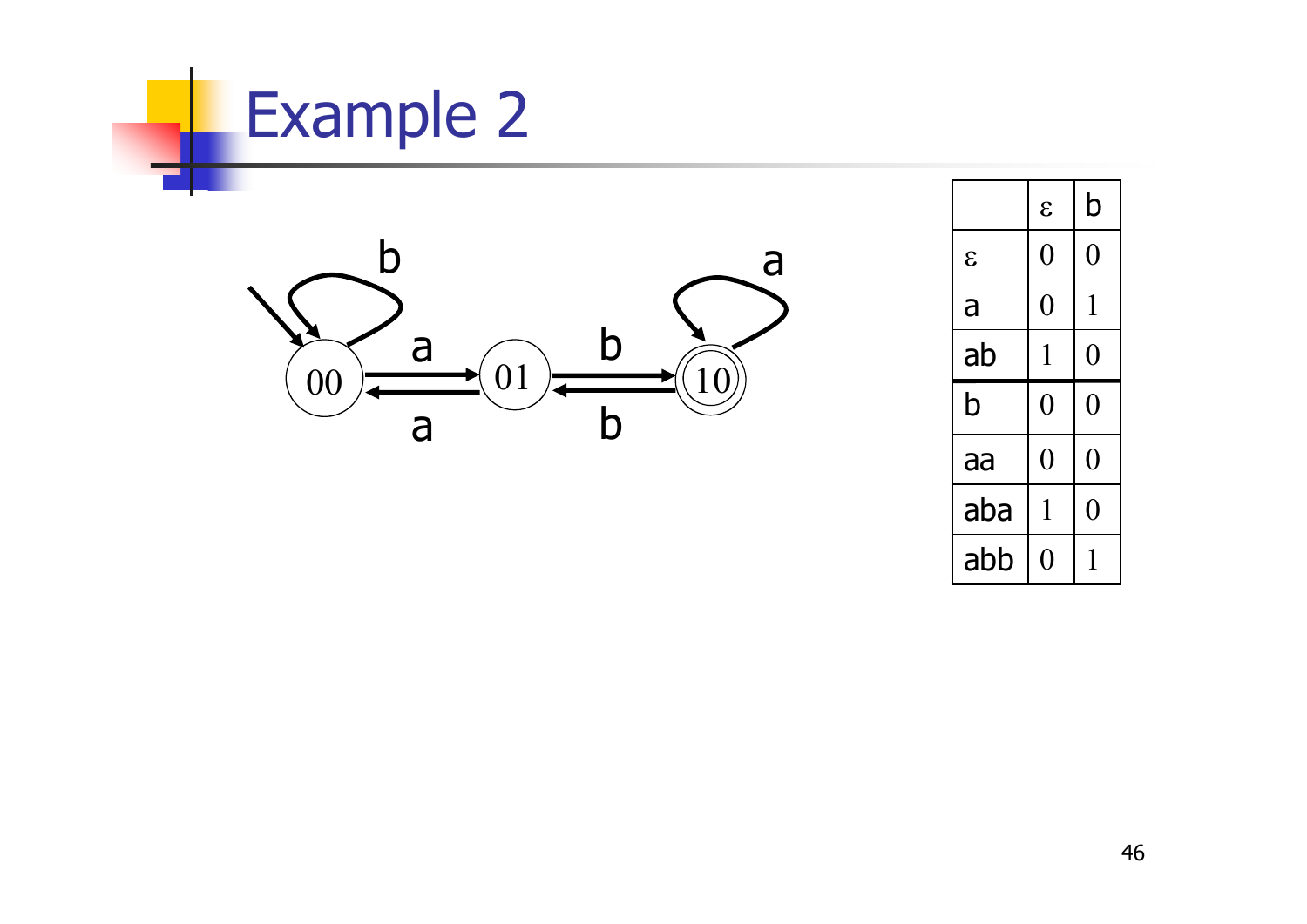



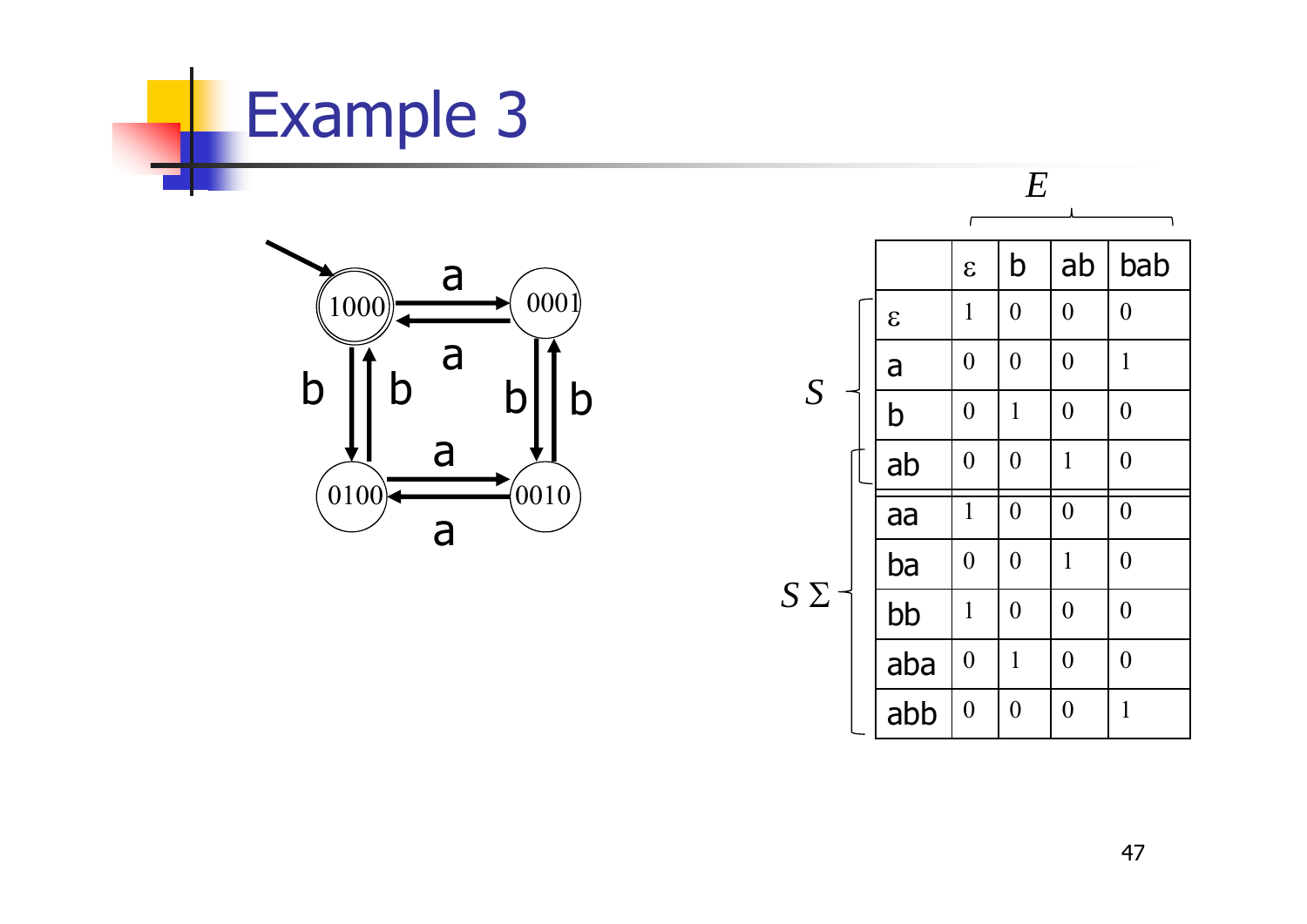

*E*



|        |               | ٢                |                  |                  |                  |
|--------|---------------|------------------|------------------|------------------|------------------|
|        |               | $\mathcal{E}$    | b                | a                | ab               |
|        | $\mathcal{E}$ | $\overline{0}$   | $\overline{0}$   | $\overline{0}$   | $\mathbf{1}$     |
| S      | a             | $\overline{0}$   | $\mathbf{1}$     | $\boldsymbol{0}$ | $\overline{0}$   |
|        | aa            | $\overline{0}$   | $\overline{0}$   | $\overline{0}$   | $\overline{0}$   |
|        | ab            | $\mathbf{1}$     | $\mathbf{1}$     | $\overline{0}$   | $\overline{0}$   |
|        | b             | $\overline{0}$   | $\overline{0}$   | $\mathbf{1}$     | $\mathbf{1}$     |
| $\sum$ | ba            | $\mathbf{1}$     | $\mathbf{1}$     | $\overline{0}$   | $\boldsymbol{0}$ |
|        | bb            | $\boldsymbol{0}$ | $\overline{0}$   | $\overline{0}$   | $\overline{0}$   |
|        | aaa           | $\overline{0}$   | $\boldsymbol{0}$ | $\overline{0}$   | $\overline{0}$   |
|        | aab           | $\overline{0}$   | $\overline{0}$   | $\overline{0}$   | $\mathbf{1}$     |
|        | aba           | $\overline{0}$   | $\overline{0}$   | $\overline{0}$   | $\mathbf{1}$     |
|        | abb           | $\mathbf{1}$     | $\mathbf{1}$     | $\overline{0}$   | $\overline{0}$   |

*S*

48